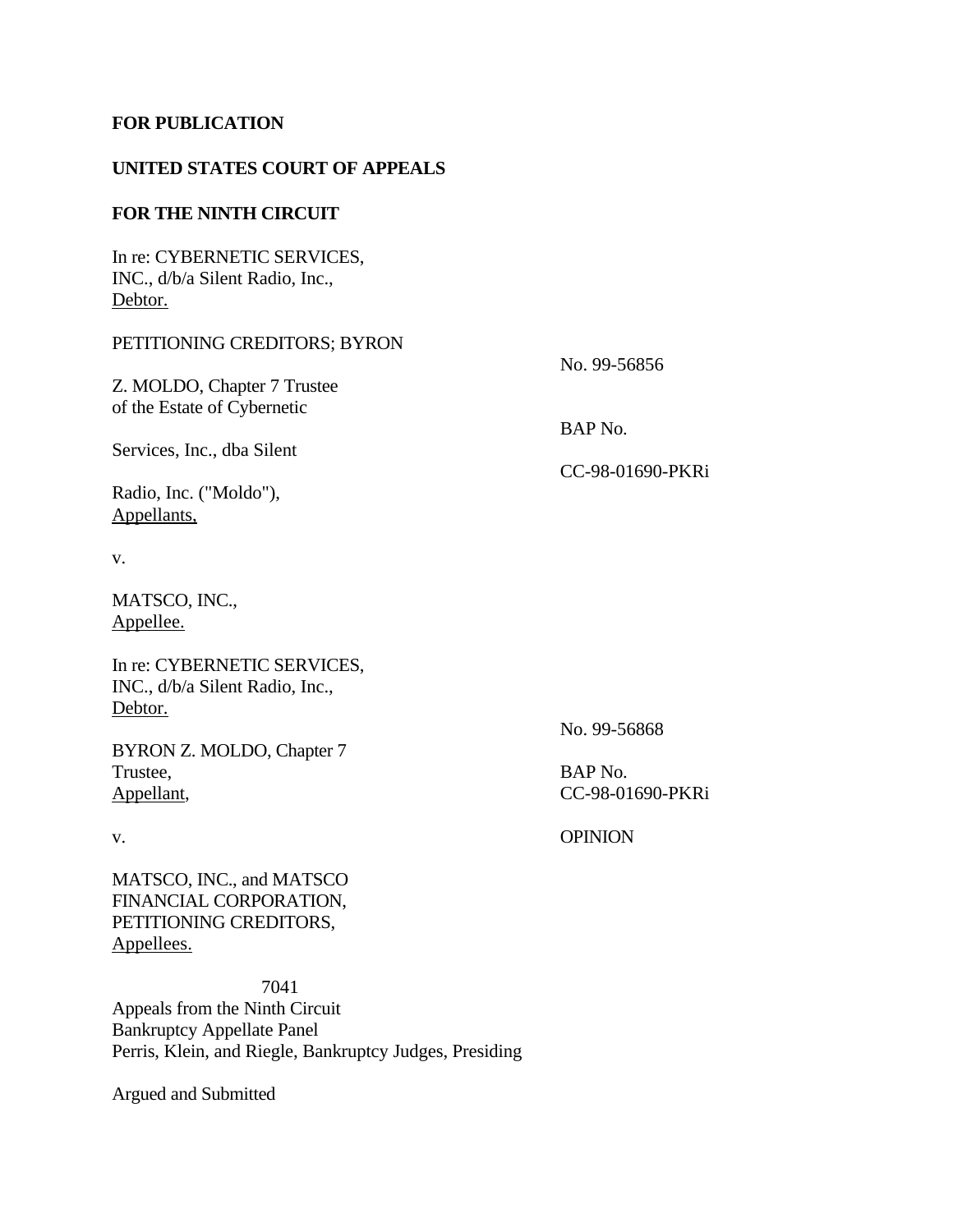April 17, 2001--Pasadena, California

Filed June 6, 2001

Before: Harry Pregerson, Ferdinand F. Fernandez, and Susan P. Graber, Circuit Judges.

Opinion by Judge Graber

7042

7043

### **COUNSEL**

Lorin Brennan, Newport Beach, California; Damon G. Saltzburg, Saltzburg, Ray & Bergman, LLP, Los Angeles, California; and Paul M. Brent, Steinberg, Nutter & Brent, Santa Monica, California, for the appellants.

James A. Tiemstra, Miller, Starr & Regalia, Walnut Creek, California, for the appellees.

\_\_\_\_\_\_\_\_\_\_\_\_\_\_\_\_\_\_\_\_\_\_\_\_\_\_\_\_\_\_\_\_\_\_\_\_\_\_\_\_\_\_\_\_\_\_\_\_\_\_\_\_\_\_\_\_\_\_\_\_\_\_\_\_\_

7044

## **OPINION**

GRABER, Circuit Judge:

As is often true in the field of intellectual property, we must apply an antiquated statute in a modern context. The question that we decide today is whether 35 U.S.C. § 261 of the Patent Act, or Article 9 of the Uniform Commercial Code (UCC), as adopted in California, requires the holder of a security interest in a patent to record that interest with the federal Patent and Trademark Office (PTO) in order to perfect the interest as against a subsequent lien creditor.**1** We answer "no"; neither the Patent Act nor Article 9 so requires. We therefore affirm the decision of the Bankruptcy Appellate Panel (BAP).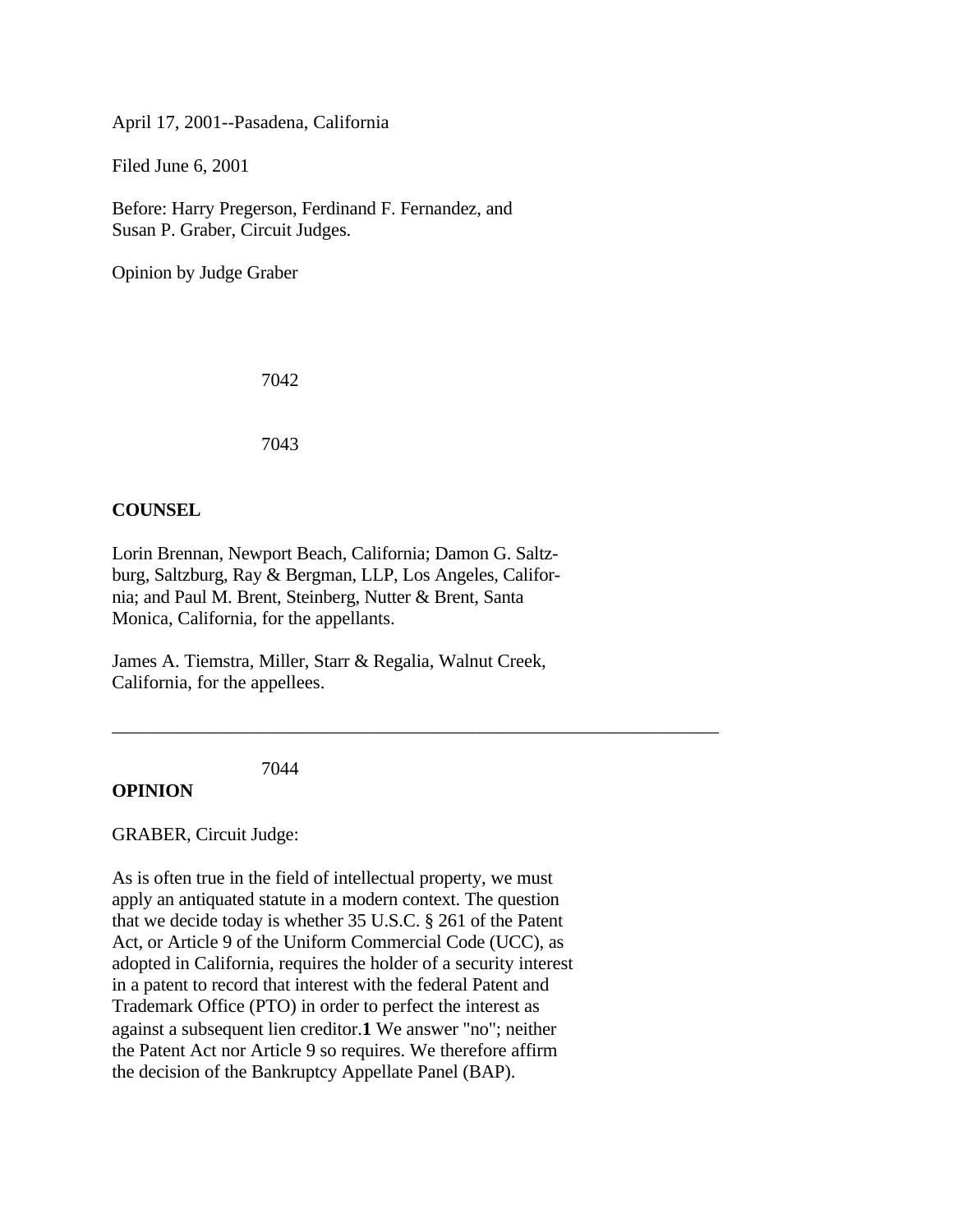### FACTUAL AND PROCEDURAL BACKGROUND

The parties stipulated to the relevant facts: Matsco, Inc., and Matsco Financial Corporation (Petitioners) have a security interest in a patent developed by Cybernetic Services, Inc. (Debtor). The patent is for a data recorder that is designed to capture data from a video signal regardless of the horizontal line in which the data is located. Petitioners' security interest in the patent was "properly prepared, executed by the Debtor and timely filed with the Secretary of State of the State of California," in accordance with the California Commercial Code. Petitioners did not record their interest with the PTO.

**1** A "security interest" is an interest in personal property that secures a payment or the performance of an obligation. Cal. Com. Code § 1201(36)(a). We refer to a person who holds a security interest in property but who does not hold title to that property as a "lien creditor." " `Perfection' and `priority' . . . are separable but intertwined concepts. When a lender has properly perfected a security interest in property by filing its interest in the appropriate office, the lender may obtain priority -- the ability to assert that its interest ranks before those of other parties with claims to that property." Alice Haemmerli, Insecurity Interests: Where Intellectual Property and Commercial Law Collide, 96 Colum. L. Rev. 1645, 1657 (1996).

\_\_\_\_\_\_\_\_\_\_\_\_\_\_\_\_\_\_\_\_\_\_\_\_\_\_\_\_\_\_\_\_\_\_\_\_\_\_\_\_\_\_\_\_\_\_\_\_\_\_\_\_\_\_\_\_\_\_\_\_\_\_\_\_\_

#### 7045

After Petitioners had recorded their security interest with the State of California, certain creditors filed an involuntary Chapter 7 petition against Debtor, and an order of relief was granted. The primary asset of Debtor's estate is the patent. Petitioners then filed a motion for relief from the automatic stay so that they could foreclose on their interest in the patent. The bankruptcy Trustee opposed the motion, arguing that Petitioners had failed to perfect their interest because they did not record it with the PTO.

The bankruptcy court ruled that Petitioners had properly perfected their security interest in the patent by following the provisions of Article 9. Furthermore, the court reasoned, because Petitioners had perfected their security interest before the filing of the bankruptcy petition, Petitioners had priority over the Trustee's claim in the patent and deserved relief from the stay. Accordingly, the bankruptcy court granted Petitioners' motion. The BAP affirmed.

Petitioners then filed this timely appeal.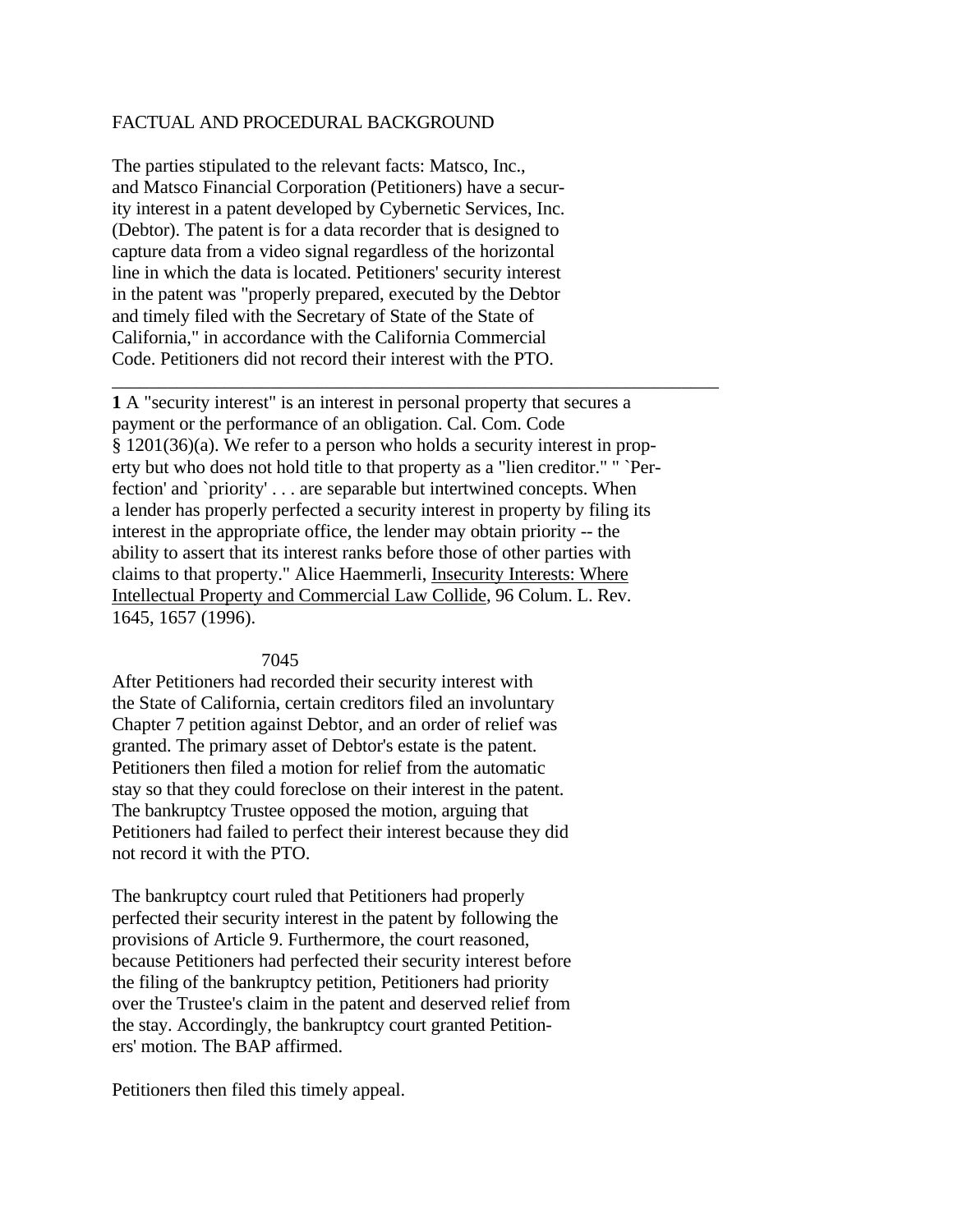### STANDARD OF REVIEW

We review for abuse of discretion orders granting relief from an automatic stay. Benedor Corp. v. Conejo Enters., Inc. (In re Conejo Enters., Inc.), 96 F.3d 346, 351 (9th Cir. 1996). We review de novo any conclusions of law. Vanderpark Props., Inc. v. Buchbinder (In re Windmill Farms, Inc.), 841 F.2d 1467, 1469 (9th Cir. 1988).

## DISCUSSION

Article 9 of the UCC, as adopted in California, governs the method for perfecting a security interest in personal property.**2** Article 9 applies to "general intangibles," a term that

**2** For convenience, we refer to California's statutes governing secured transactions as "Article 9" throughout this opinion, although it should be understood that we mean California law only.

\_\_\_\_\_\_\_\_\_\_\_\_\_\_\_\_\_\_\_\_\_\_\_\_\_\_\_\_\_\_\_\_\_\_\_\_\_\_\_\_\_\_\_\_\_\_\_\_\_\_\_\_\_\_\_\_\_\_\_\_\_\_\_\_\_

### 7046

includes intellectual property. Cal. Com. Code § 9106. The parties do not dispute that Petitioners complied with Article 9's general filing requirements and, in the case of most types of property, would have priority over a subsequent lien creditor. The narrower question in this case is whether Petitioners' actions were sufficient to perfect their interest when the "general intangible" to which the lien attached is a patent. The parties also do not dispute that, if Petitioners were required to file notice of their security interest in the patent with the PTO, then the Trustee, as a hypothetical lien creditor under 11 U.S.C. § 544(a)(1), has a superior right to the patent.

The Trustee makes two arguments. First, the Trustee contends that the Patent Act preempts Article 9's filing requirements. Second, the Trustee argues that Article 9 itself provides that a security interest in a patent can be perfected only by filing it with the PTO.**3** We discuss each argument in turn.

## A. Preemption

## 1. The Analytical Framework

"[T]he Supremacy Clause, U.S. Const., Art. IV, cl. 2, invalidates state laws that `interfere with, or are contrary to,' federal law." Hillsborough County, Fla. v. Automated Med.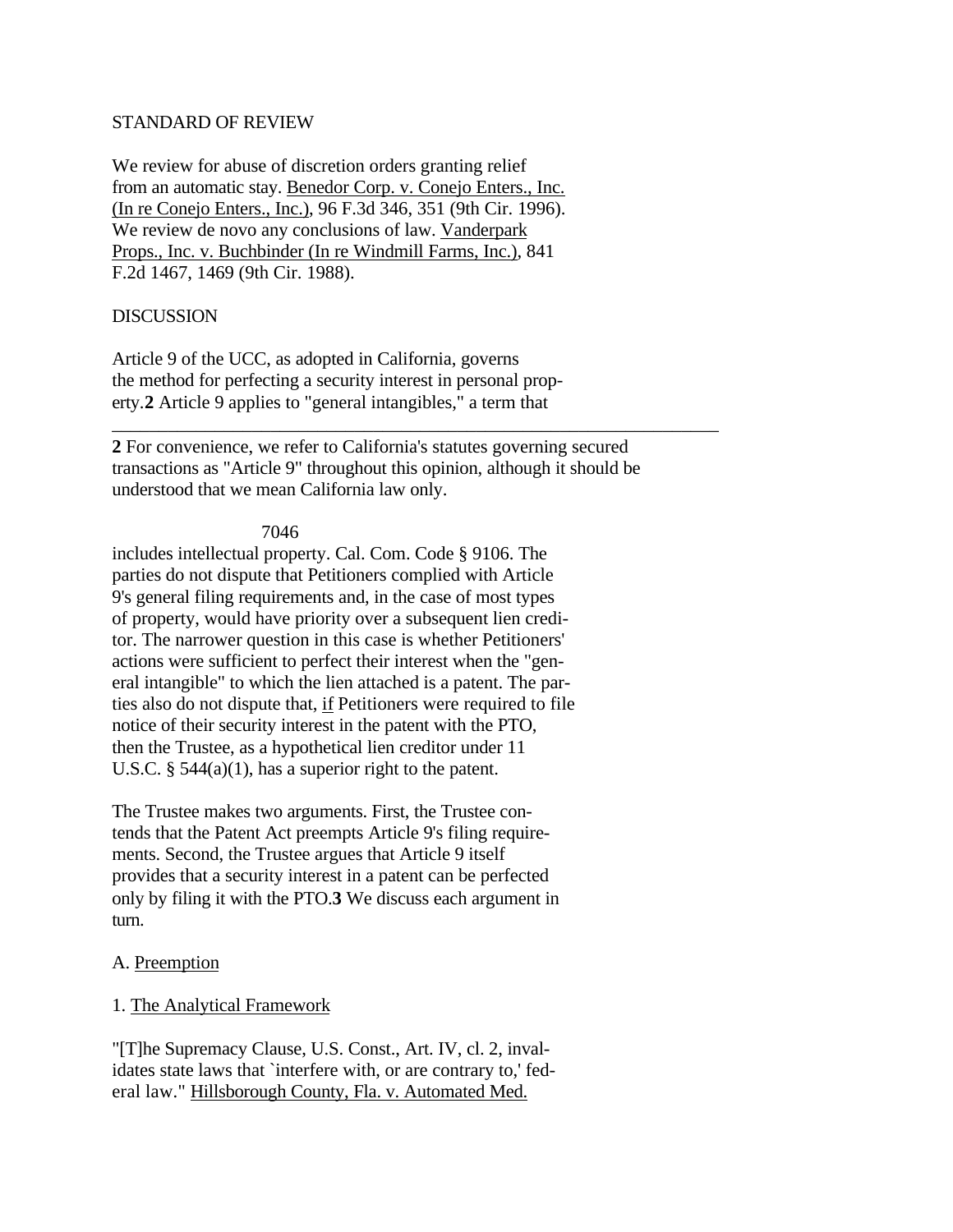Labs., Inc., 471 U.S. 707, 712 (1985) (quoting Gibbons v.

**3** On appeal, the Trustee also argues that, under the Bankruptcy Act, 11 U.S.C. § 544(a)(2), he is not a hypothetical lien creditor but, rather, has the status of an "unsatisfied execution creditor. " We need not explore the ramifications of that argument because it was not raised below and, accordingly, has been waived. See El Paso City v. Am. W. Airlines, Inc. (In re Am. W. Airlines, Inc.), 217 F.3d 1161, 1165 (9th Cir. 2000) (noting, in an appeal from a BAP decision, that, "[a]bsent exceptional circumstances, we generally will not consider arguments raised for the first time on appeal, although we have discretion to do so"). The Trustee has not argued that "exceptional circumstances" exist in this case, nor does the record disclose any.

\_\_\_\_\_\_\_\_\_\_\_\_\_\_\_\_\_\_\_\_\_\_\_\_\_\_\_\_\_\_\_\_\_\_\_\_\_\_\_\_\_\_\_\_\_\_\_\_\_\_\_\_\_\_\_\_\_\_\_\_\_\_\_\_\_

#### 7047

Ogden, 22 U.S. (9 Wheat.) 1, 92 (1824)). Congress may preempt state law in several different ways. Congress may do so expressly (express preemption). Id. at 713. Even in the absence of express preemptive text, Congress' intent to preempt an entire field of state law may be inferred"where the scheme of federal regulation is sufficiently comprehensive to make reasonable the inference that Congress `left no room' for supplementary state regulation" (field preemption). Id. (quoting Rice v. Santa Fe Elevator Corp., 331 U.S. 218, 230 (1947)). State law also is preempted "when compliance with both state and federal law is impossible," or if the operation of state law " `stands as an obstacle to the accomplishment and execution of the full purposes and objectives of Congress' " (conflict preemption). G.S. Rasmussen & Assocs. v. Kalitta Flying Serv., Inc., 958 F.2d 896, 903-04 (9th Cir. 1992) (quoting Kewanee Oil Co. v. Bicron Corp. , 416 U.S. 470, 479 (1974)). In all cases, "[c]ongressional intent to preempt state law must be clear and manifest." Indus. Truck Ass'n v. Henry, 125 F.3d 1305, 1309 (9th Cir. 1997).

The Patent Act does not contain preemptive text, so express preemption is not an issue here. Concerning field and conflict preemption, the Supreme Court has adopted a "pragmatic" approach to deciding whether the Patent Act preempts a particular state law. Bonito Boats, Inc. v. Thunder Craft Boats, Inc., 489 U.S. 141, 156 (1989). Congress, in the Patent Act, "has balanced innovation incentives against promoting free competition, and state laws upsetting that balance are preempted." G.S. Rasmussen, 958 F.2d at 904."[S]tate regulation of intellectual property must yield to the extent that it clashes with the balance struck by Congress" in the Patent Act.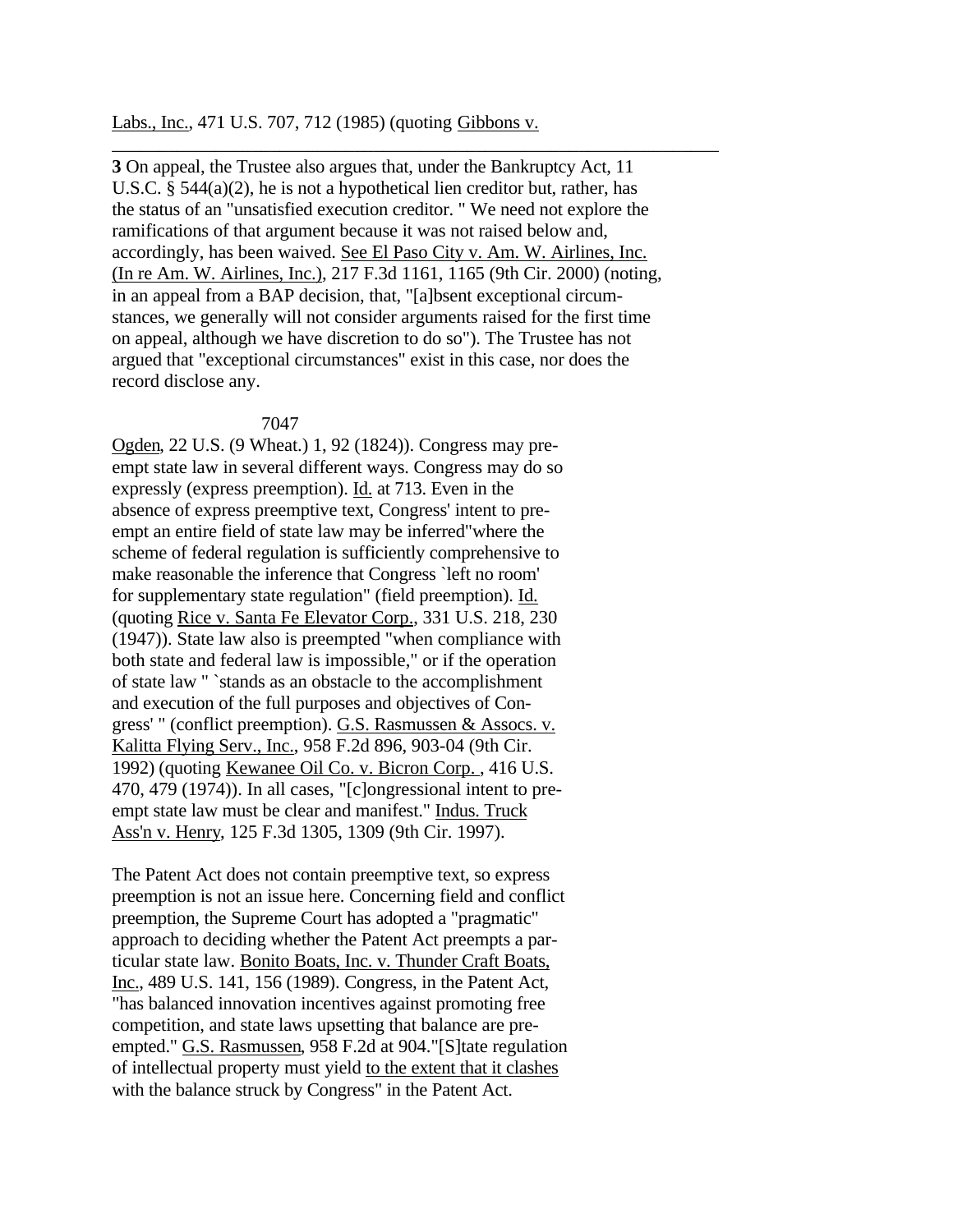Bonito Boats, 489 U.S. at 152 (emphasis added).

Using this form of analysis, the Supreme Court has held, on numerous occasions, that the Patent Act preempts a state law that grants patent-like protection to a product. See, e.g., id.; Sears, Roebuck & Co. v. Stiffel Co., 376 U.S. 225, 231 (1964); Compco Corp. v. Day-Brite Lighting, Inc. , 376 U.S.

### 7048

234, 237 (1964). Those cases do not control, however, because we are confronted not with a state law that grants patent-like protection to a product but, rather, with a state commercial law that provides a method for perfecting a security interest in a federally protected patent.

That distinction is key because the Supreme Court has instructed clearly that the Patent Act does not preempt every state commercial law that touches on intellectual property. For example, in Aronson v. Quick Point Pencil Co., 440 U.S. 257, 262 (1979), the Supreme Court observed that commercial agreements "traditionally are the domain of state law. State law is not displaced merely because the contract relates to intellectual property which may or may not be patentable; the states are free to regulate the use of such intellectual property in any manner not inconsistent with federal law."

The Court also has held that the Patent Act does not preempt a state's trade secret law even though the practical effect of the state law is to prohibit the public dissemination of information that, under the Patent Act, is not eligible for protection. Kewanee Oil, 416 U.S. at 474. In Kewanee, the Court examined the purposes of the Patent Act and the state trade secret law at issue and concluded that the state law did not stand " `as an obstacle to the accomplishment and execution of the full purposes and objectives of Congress.' " Id. at 479 (quoting Hines v. Davidowitz, 312 U.S. 52, 67 (1941)). The Court observed that the state law also encouraged invention, but did so by protecting a subject matter that was beyond the Patent Act's horizon; therefore, "the two systems are not and never would be in conflict." Id. at 484.

It is within this framework that we evaluate the Trustee's claim. The Trustee argues that the recording provision found in 35 U.S.C. § 261 requires that the holder of a security interest in a patent record that interest with the PTO in order to perfect as to a subsequent lien creditor. Section 261 pro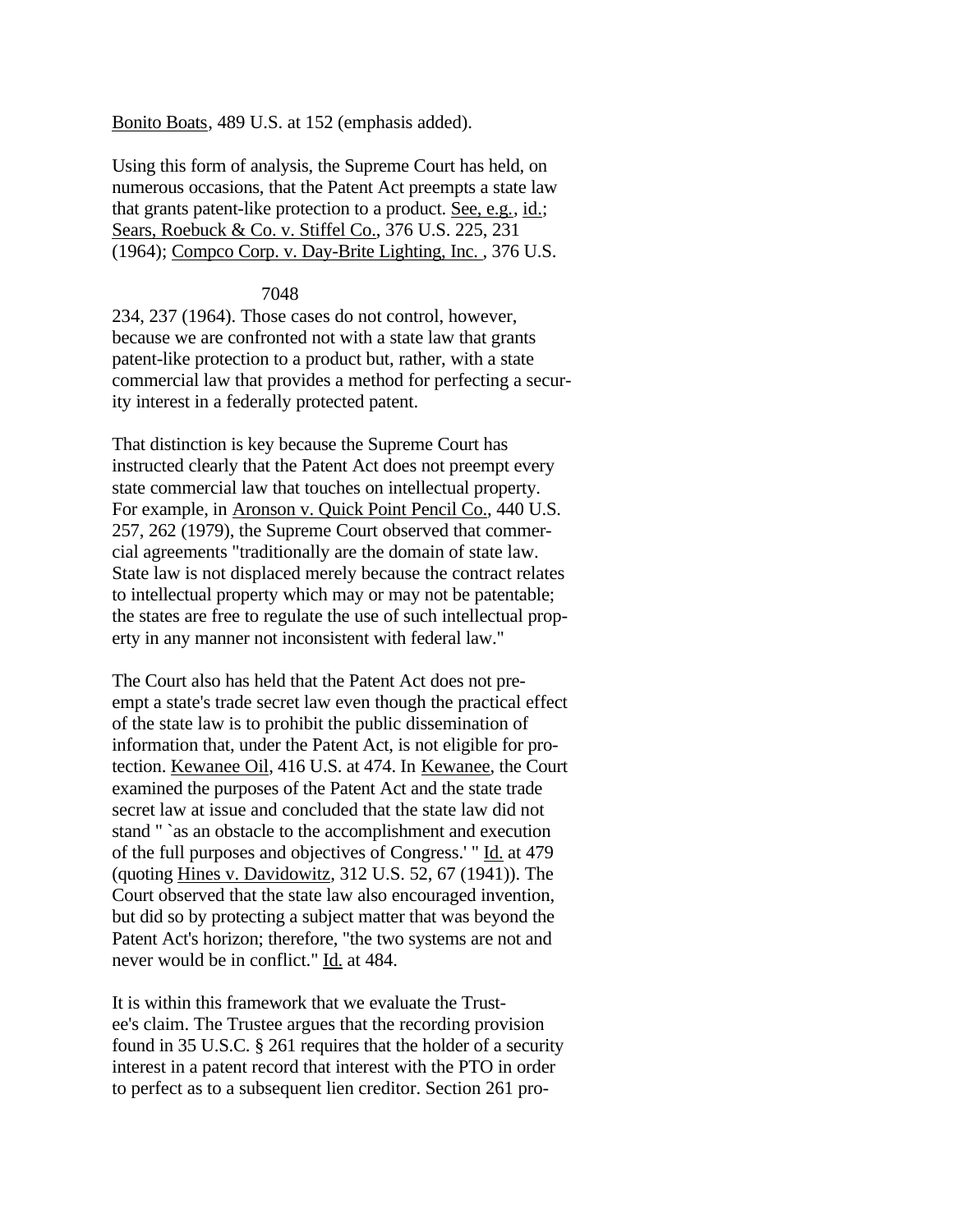vides:

 7049 Ownership; assignment

 Subject to the provisions of this title, patents shall have the attributes of personal property.

 Applications for patent, patents, or any interest therein, shall be assignable in law by an instrument in writing. The applicant, patentee, or his assigns or legal representatives may in like manner grant and convey an exclusive right under his application for patent, or patents, to the whole or any specified part of the United States.

 A certificate of acknowledgment under the hand and official seal of a person authorized to administer oaths within the United States, or, in a foreign country, of a diplomatic or consular officer of the United States or an officer authorized to administer oaths whose authority is proved by a certificate of a diplomatic or consular officer of the United States, or apostille of an official designated by a foreign country which, by treaty or convention, accords like effect to apostilles of designated officials in the United States, shall be prima facie evidence of the execution of an assignment, grant or conveyance of a patent or application for patent.

An assignment, grant or conveyance shall be void as against any subsequent purchaser or mortgagee for a valuable consideration, without notice, unless it is recorded in the Patent and Trademark Office within three months from its date or prior to the date of such subsequent purchase or mortgage.

### (Emphasis added.)

If the Trustee's reading of the relevant portion of§ 261 is correct, then to the extent that Article 9 allows a different

#### 7050

method of perfection, it would be preempted under either a "field" or "conflict" preemption theory. **4** That is because recording systems increase a patent's marketability and thus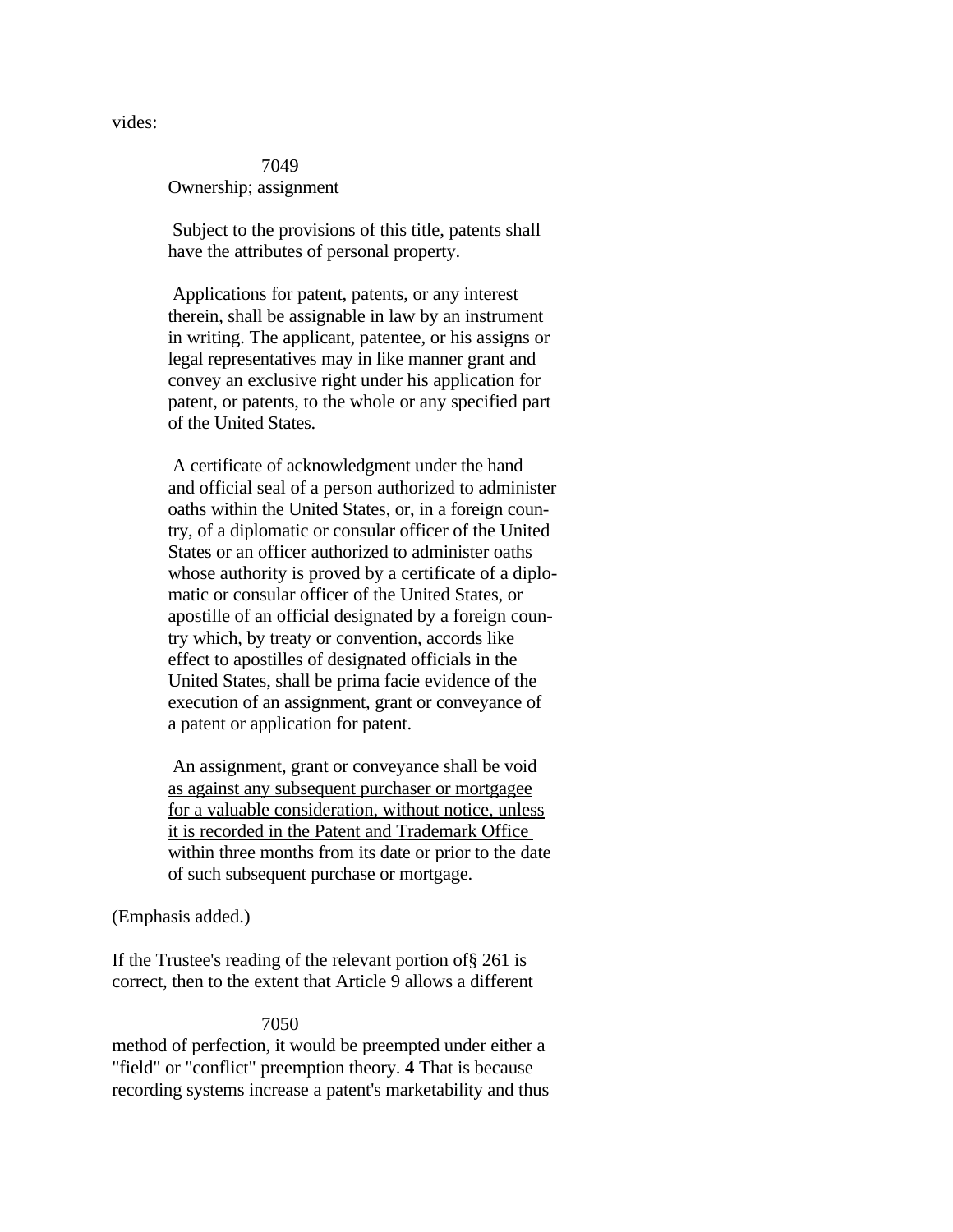play an integral role in the incentive scheme created by Congress. Recording systems provide notice and certainty to present and future parties to a transaction; they work"by virtue of the fact that interested parties have a specific place to look in order to discover with certainty whether a particular interest has been transferred." Nat'l Peregrine, Inc. v. Capitol Fed. Savs. & Loan Ass'n (In re Peregrine Entm't, Ltd.), 116 B.R. 194, 200 (C.D. Cal. 1990); see also Littlefield v. Perry, 88 U.S. 205, 221 (1874) (noting that the Patent Act's recording system "is intended for the benefit of the public " and that "[b]ona fide purchasers look to it for their protection"). If, as the Trustee argues, the Patent Act expressly delineates the place where a party must go to acquire notice and certainty about liens on patents, then a state law that requires the public to look elsewhere unquestionably would undercut the value of the Patent Act's recording scheme. If, on the other hand, § 261 does not cover liens on patents, then Article 9's filing requirements do not conflict with any policies inherent in the Patent Act's recording scheme.

Article 9 itself recognizes the existence of preemption principles. California Commercial Code § 9104(a) expressly subordinates Article 9's requirements to those of federal law. That section provides that Article 9 does not apply to any "security interest subject to any statute of the United States to the extent that such statute governs the rights of parties to and third parties affected by transactions in particular types of property." Section 9104(a) may be broader than federal pre-

**4** Although the categories "field" and "conflict" preemption provide a useful analytic framework, "they are not `rigidly distinct.' Field preemption, for instance, `may be understood as a species of conflict pre-emption: A state law that falls within a pre-empted field conflicts with Congress' intent (either express or plainly implied) to exclude state regulation[ ].' " Indus. Truck Ass'n v. Henry, 125 F.3d 1305, 1309 (9th Cir. 1997) (quoting English v. Gen. Elec. Co., 496 U.S. 72, 79 n.5 (1990)).

\_\_\_\_\_\_\_\_\_\_\_\_\_\_\_\_\_\_\_\_\_\_\_\_\_\_\_\_\_\_\_\_\_\_\_\_\_\_\_\_\_\_\_\_\_\_\_\_\_\_\_\_\_\_\_\_\_\_\_\_\_\_\_\_\_

#### 7051

emption doctrine under the Patent Act. The text of§ 9104(a) implies that Article 9's requirements are inapplicable to the extent that a federal law governs the rights of a party to a secured transaction, with or without a conflict between the state law and the scheme created by Congress in the Patent Act. Cf. Levitin v. PaineWebber, Inc., 159 F.3d 698, 704 (2d Cir. 1998) (speculating that § 104(a) of Article 9 "calls for analysis more sweeping than traditional preemption analy-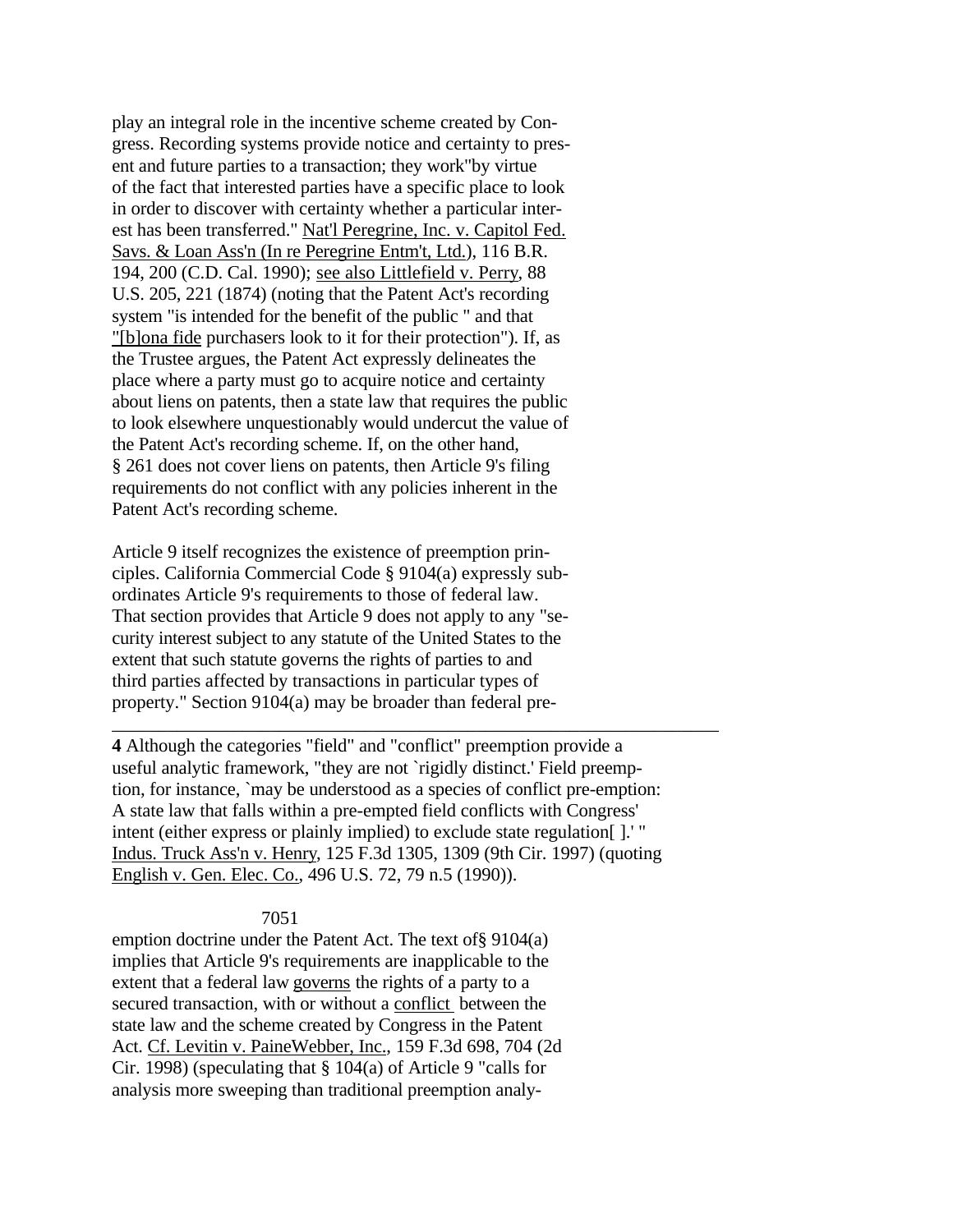### sis").

This possible difference in scope does not affect the result in the present case, however. As noted, the Trustee argues that § 261 required Petitioners to record their interest with the PTO. If that is true, then the Trustee has priority to the patent's proceeds, either because there is a clear conflict between the state and federal schemes and the state scheme is preempted, or because the Patent Act "governs the rights of parties" to the transaction and § 9104(a) operates to nullify Article 9's filing requirements. We turn to that issue now.

## 2. The Patent Act Requires Parties to Record with the PTO Only Ownership Interest in Patents.

As noted, the Patent Act's recording provision provides that an "assignment, grant or conveyance shall be void as against any subsequent purchaser or mortgagee for a valuable consideration, without notice, unless it is recorded in the [PTO]." 35 U.S.C. § 261. In order to determine whether Congress intended for parties to record with the PTO the type of interest that is at issue in this case, we must give the words of the statute the meaning that they had in 1870, the year in which the current version of § 261 was enacted.**5** See Perrin

**5** The text of the relevant part of § 261 is derived from the Patent Act of 1870, ch. 230, § 36, 16 Stat. 203. An earlier version, July 4, 1836 (5 Stat. 121), provided as follows:

> "Every patent shall be assignable at law, either as to the whole interest or any undivided part thereof, by any instrument in writ-

\_\_\_\_\_\_\_\_\_\_\_\_\_\_\_\_\_\_\_\_\_\_\_\_\_\_\_\_\_\_\_\_\_\_\_\_\_\_\_\_\_\_\_\_\_\_\_\_\_\_\_\_\_\_\_\_\_\_\_\_\_\_\_\_\_

### 7052

v. United States, 444 U.S. 37, 42 (1979) (giving the word "bribery," as used in the Travel Act, the meaning that it had in 1961, when the Travel Act was enacted).

Our task is not an easy one because security interests, and the words used to describe them, have changed significantly since the 19th Century. See generally 4 James J. White & Robert S. Summers, Uniform Commerical Code § 30-1, at 2 (4th ed. 1995) (noting that, before the advent of Article 9, "the lawyer had to work with a variety of security devices, each governed by its own law"). For example, before Article 9, a party could secure property using a pledge, an assignment, a chattel mortgage, a chattel trust, a trust deed, a factor's lien,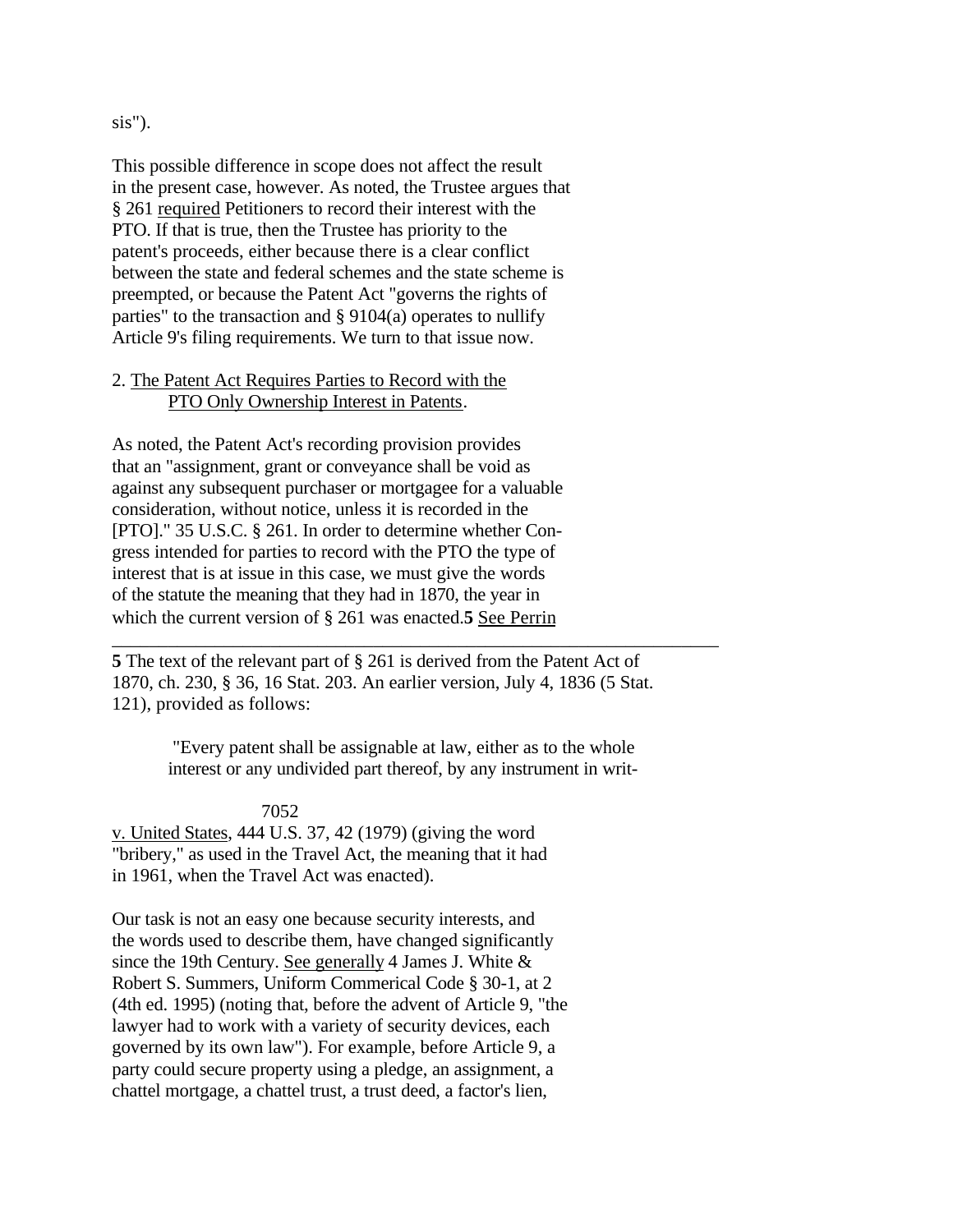or a conditional sale. Grant Gilmore, Security Interests in Personal Property § 10.1, at 296 (1965). Each type of device carried with it elaborate rules that controlled its use, and each conferred different rights and liabilities upon the contracting parties. See id. § 11.1, at 333 (noting that a "considerable amount of pre-Code case law was devoted to the invalidation of security transactions on the ground that one of the specialized devices had been used outside its `proper' field"). Article 9, which was first enacted in 1962, brought the"long history of the proliferation of independent security devices. . . to an end." Id. § 10.1, at 296. It did so in part by introducing a body of law that would govern a "single, `unitary' security device": the Article 9 security interest. 4 White & Summers§ 30-1, at 2.

With that history in mind, we must determine whether Con-

ing; which assignment, and also every grant and conveyance of the exclusive right under any patent, to make and use, and to grant to others to make and use, the thing patented within and throughout any specified part or portion of the United States, shall be recorded in the Patent Office within three months from the execution thereof."

\_\_\_\_\_\_\_\_\_\_\_\_\_\_\_\_\_\_\_\_\_\_\_\_\_\_\_\_\_\_\_\_\_\_\_\_\_\_\_\_\_\_\_\_\_\_\_\_\_\_\_\_\_\_\_\_\_\_\_\_\_\_\_\_\_

(As quoted in Oliver v. Rumford Chem. Works, 109 U.S. 75, 81-82  $(1883).$ 

7053

gress intended to include the kind of transaction at issue in this case within the scope of 35 U.S.C. § 261. The first phrase in § 261's recording provision -- "assignment, grant or conveyance" -- refers to different types of transactions. The neighboring clause -- "shall be void as against any subsequent purchaser or mortgagee" -- refers to the status of the party that receives an interest in the patent. Therefore, for the Trustee to prevail in this case, (1) Petitioners' transaction with Debtor must have been the type of "assignment, grant or conveyance" referred to in § 261, and (2) the Trustee, who has the status of a hypothetical lien creditor, must be a "subsequent purchaser or mortgagee." We hold that neither condition is met.**6**

As we will discuss next, our conclusion finds support in the text of § 261, keeping in view the historical definitions of the terms used in the recording provision; the context, structure, and policy behind § 261; Supreme Court precedent; and PTO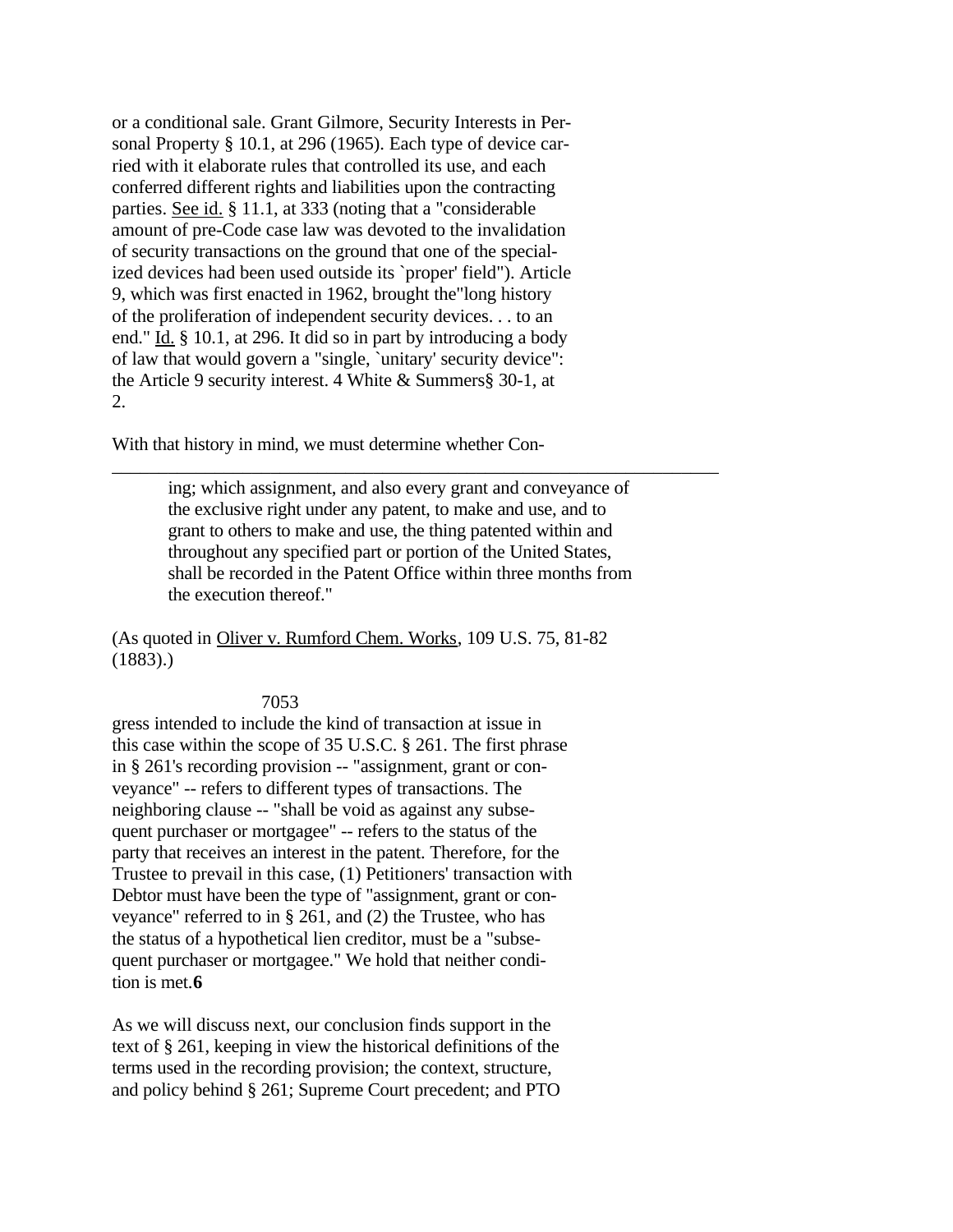regulations. We will begin by analyzing the statute's text and context, as interpreted by the Supreme Court. For the sake of

**6** Although no circuit court has yet resolved the issue that we face, there exists quite a bit of academic debate on the subject of whether the Patent Act preempts Article 9. Professor Gilmore argues that, although the Patent Act "contains no express authorization of patent mortgages comparable to the copyright provision  $\dots$  [,] the statute confers upon patents `the attributes of personal property' and the recording provision makes an unrecorded assignment void `against any subsequent . . . mortgagee,' [and] there can be no doubt that security transfers of patents are recognized." Grant Gilmore, Security Interests in Personal Property § 10.1, at 417 (1965) (quoting 35 U.S.C. § 261).

\_\_\_\_\_\_\_\_\_\_\_\_\_\_\_\_\_\_\_\_\_\_\_\_\_\_\_\_\_\_\_\_\_\_\_\_\_\_\_\_\_\_\_\_\_\_\_\_\_\_\_\_\_\_\_\_\_\_\_\_\_\_\_\_\_

There also is academic support for the opposite view, which (for the reasons explained in the text of this opinion) we embrace. See William C. Hillman, Documenting Secured Transactions, 2-19 to 2-20 (May 1998 rev.) (concluding that the Patent Act does not preempt Article 9); 4 White & Summers § 30-12, at 86 (noting that the text of "federal statutes appears to distinguish between security interests and outright assignments, and among lien creditors, mortgagees, bona fide purchasers and others"); Haemmerli, supra note 1, at 1696-1700 (arguing that security interests are not within the scope of 35 U.S.C. § 261).

### 7054

clarity, we will discuss the two relevant phrases in the recording provision of § 261 separately.

# a. The Phrase "Assignment, Grant or Conveyance" Concerns Transfers of Ownership Interests Only.

The historical meanings of the terms "assignment, grant or conveyance" all involved the transfer of an ownership interest. A patent "assignment" referred to a transaction that transferred specific rights in the patent, all involving the patent's title. E.g., Oliver v. Rumford Chem. Works, 109 U.S. 75, 82- 83 (1883) (noting that an "assignment" involves a transfer of a patent's title); Waterman v. MacKenzie, 138 U.S. 252, 255 (1891) (explaining that an "assignment" vests in the assignee "title in so much of the patent itself"); 2 William C. Robinson, The Law of Patents § 762, at 517 (1890) ("An assignment is a transfer of the entire interest in a patented invention, or of an undivided portion of such entire interest, as to every section of the United States."); 48 C.J. Patents § 390, at 253 (1929) ("Generally an assignment of a patent vests in the assignee a title to so much of the patent itself, and transfers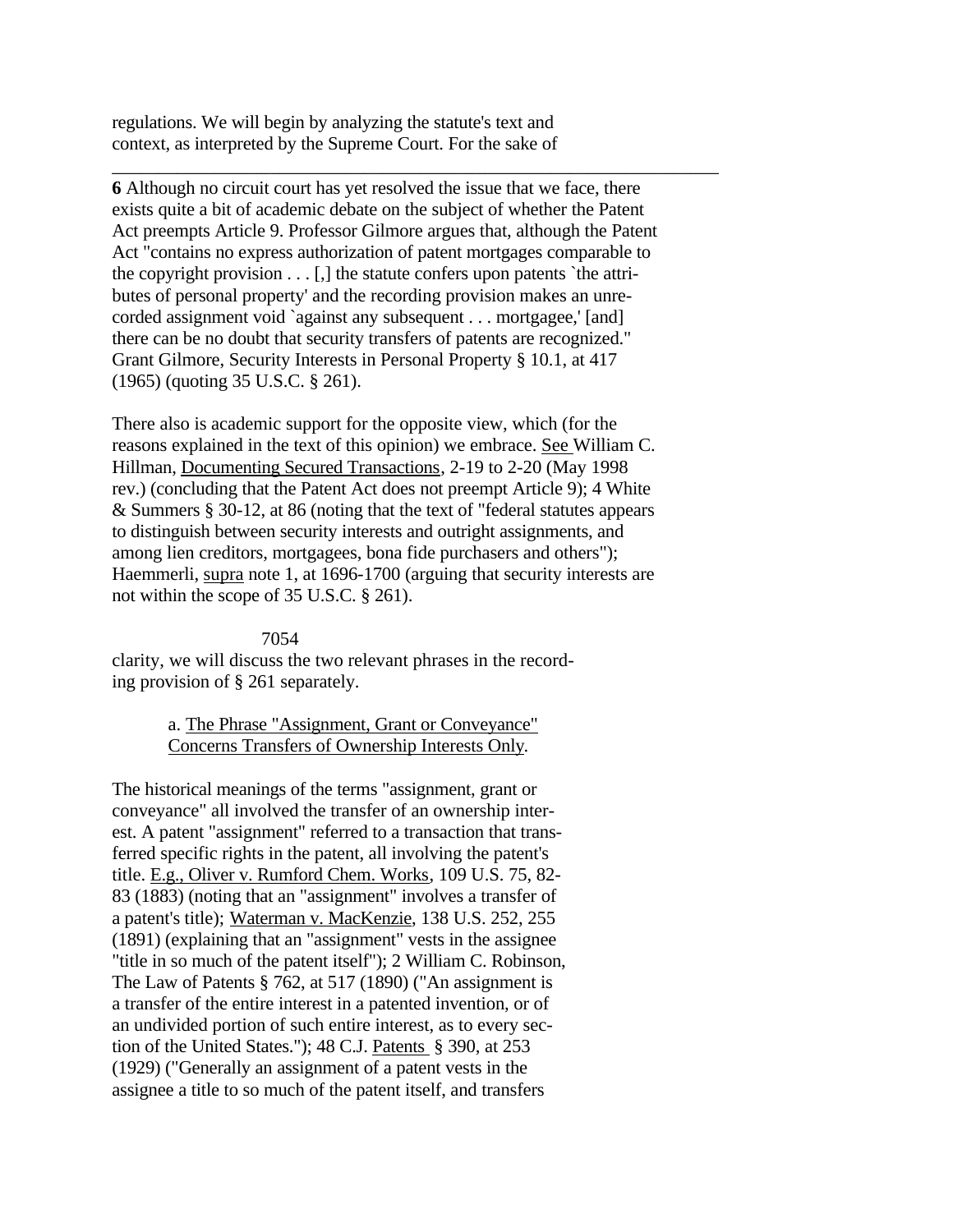to the assignee an exclusive right to do everything under the patent which the patentee himself could do." (footnote omitted)).

A "grant," historically, also referred to a transfer of an ownership interest in a patent, but only as to a specific geographic area. See Moore v. Marsh, 74 U.S. 515, 521 (1868) (explaining that grants "must convey the exclusive right, under the patent, to make and use, and vend to others to be used, the thing patented, within and throughout some specified district or portion of the United States, and such right must be exclusive of the patentee, as well as of all others except the grantee"); Houdry Process Corp. v. Universal Oil Prods. Co., 87 F. Supp. 547, 552 (D. Del. 1949) ("A grant differs from an assignment merely as to the geographical area covered by the agreement."); 2 Robinson § 763, at 518 (not-

#### 7055

ing that the "essential difference" between an assignment and a grant is "the territorial area to which they relate").

Although older cases defining the term "conveyance" in the context of intangible property are sparse, and its historic meaning tended to vary, the common contemporaneous definition was "to transfer the legal title . . . from the present owner to another." Abendroth v. Town of Greenwich, 29 Conn. 356 (1860); see also, e.g., Frame v. Bivens, 189 F. 785, 789 (C.C.E.D. Okla. 1909) ("A conveyance is the transfer of the title of land from one person or class of persons to another."); I Bouvier's Law Dictionary 361 (14th ed. 1874) (defining "conveyance" as the "transfer of the title of land from one person or class of persons to another"); I Burrill's Law Dictionary 375 (2d ed. 1871) (defining "conveyance" as an "instrument in writing, by which property or the title to property is transferred from one person to another"); Black's Law Dictionary 431 (3d ed. 1933) ("In the strict legal sense, a transfer of legal title to land.").

That Congress intended to incorporate the common, contemporaneous meanings of the words "assignment, " "grant," and "conveyance" into the Patent Act's recording provision can be seen when § 261 is examined in its entirety. See FDA v. Brown & Williamson Tobacco Corp., 529 U.S. 120, 133 (2000) (noting that it is a " `fundamental canon of statutory construction that the words of a statute must be read in their context and with a view to their place in the overall statutory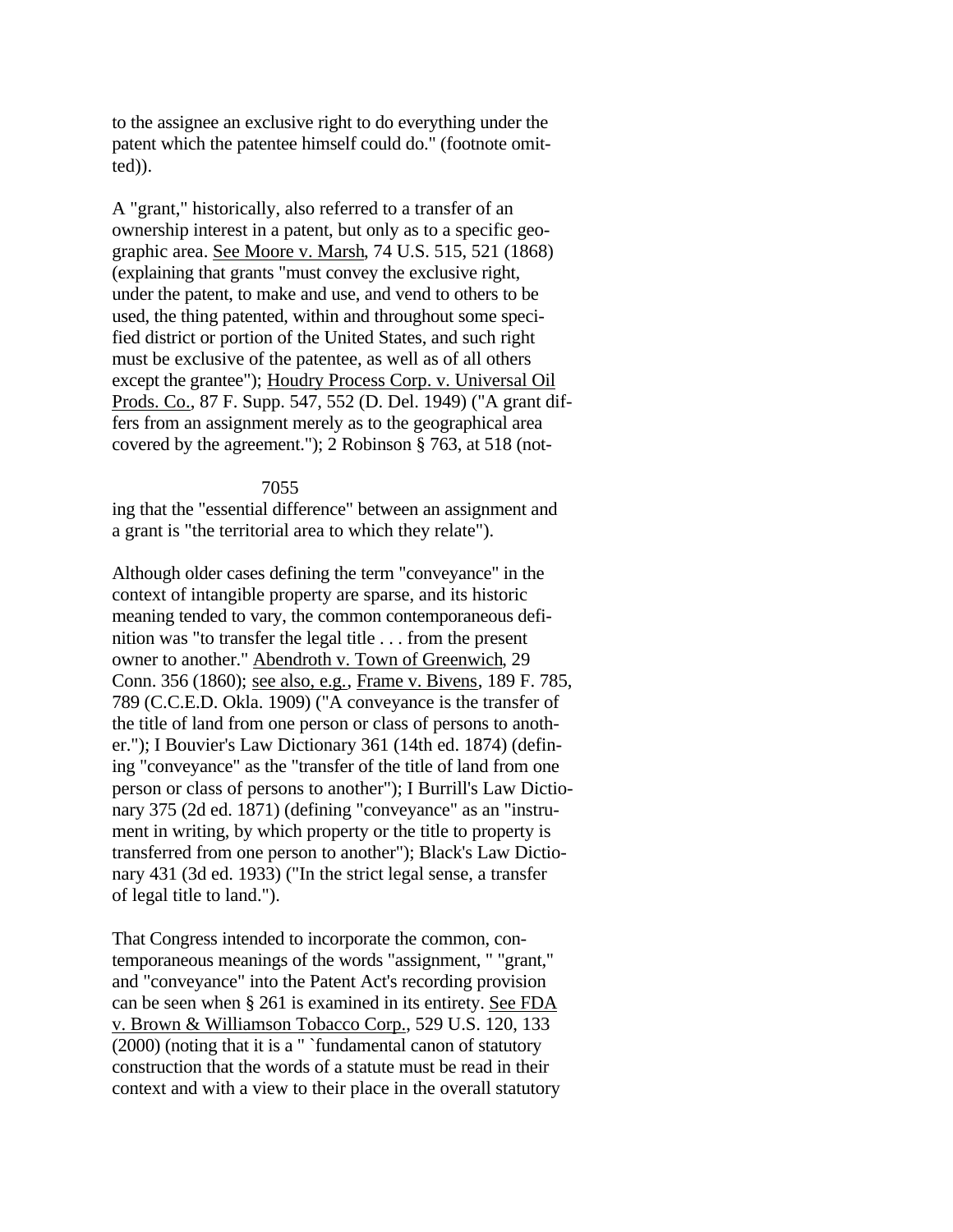scheme' " (quoting Davis v. Mich. Dep't of Treasury, 489 U.S. 803, 809 (1989))). The first clue is the provision's title: "Ownership; assignment." See United States v. Kaluna, 192 F.3d 1188, 1195 (9th Cir. 1999) (instructing that a statute's title is a tool for interpreting the statute's meaning). By using the unambiguous words "ownership; assignment, " Congress must have intended to introduce the subject that was to follow: the ownership of patents and the assignment thereof.

Continuing through § 261, the second paragraph states that patents shall be assignable by an instrument in writing. That

### 7056

paragraph goes on to provide that the patentee or the patentee's assigns "may in like manner grant and convey an exclusive right under his application for patent . . . to the whole or any specified part of the United States." (Emphasis added.) The types of transactions referred to in § 261's second paragraph -- (1) the assignment of a patent, and (2) the grant or conveyance of an exclusive right in a patent in the whole or part of the United States -- track the historical definitions of assignment, grant, and conveyance that we just discussed - transactions that all involve the transfer of an ownership interest in a patent.

Moreover, we presume that words used more than once in the same statute have the same meaning throughout. Boise Cascade Corp. v. EPA, 942 F.2d 1427, 1432 (9th Cir. 1991). Here, the second paragraph of § 261 uses the words "grant and convey" to signify the transfer of an "exclusive right [in a patent] . . . to the whole or any specified part of the United States." We presume, then, that when Congress used the words "grant or conveyance" two paragraphs later in the same statute, Congress still intended to refer to ownership interests only.

Supreme Court precedent supports our view that the terms "assignment, grant or conveyance" refer to ownership interests only. In Waterman, the Supreme Court analyzed the nature of a patent "assignment" and "mortgage." The plaintiff in Waterman assigned to his wife a patent for an improvement in fountain pens. The plaintiff's wife then granted back to the plaintiff a license to use the patent. That license was never recorded. The wife then assigned the patent to a third party as collateral for a debt; the document concerning this arrangement was filed with the PTO. Finally, the wife assigned the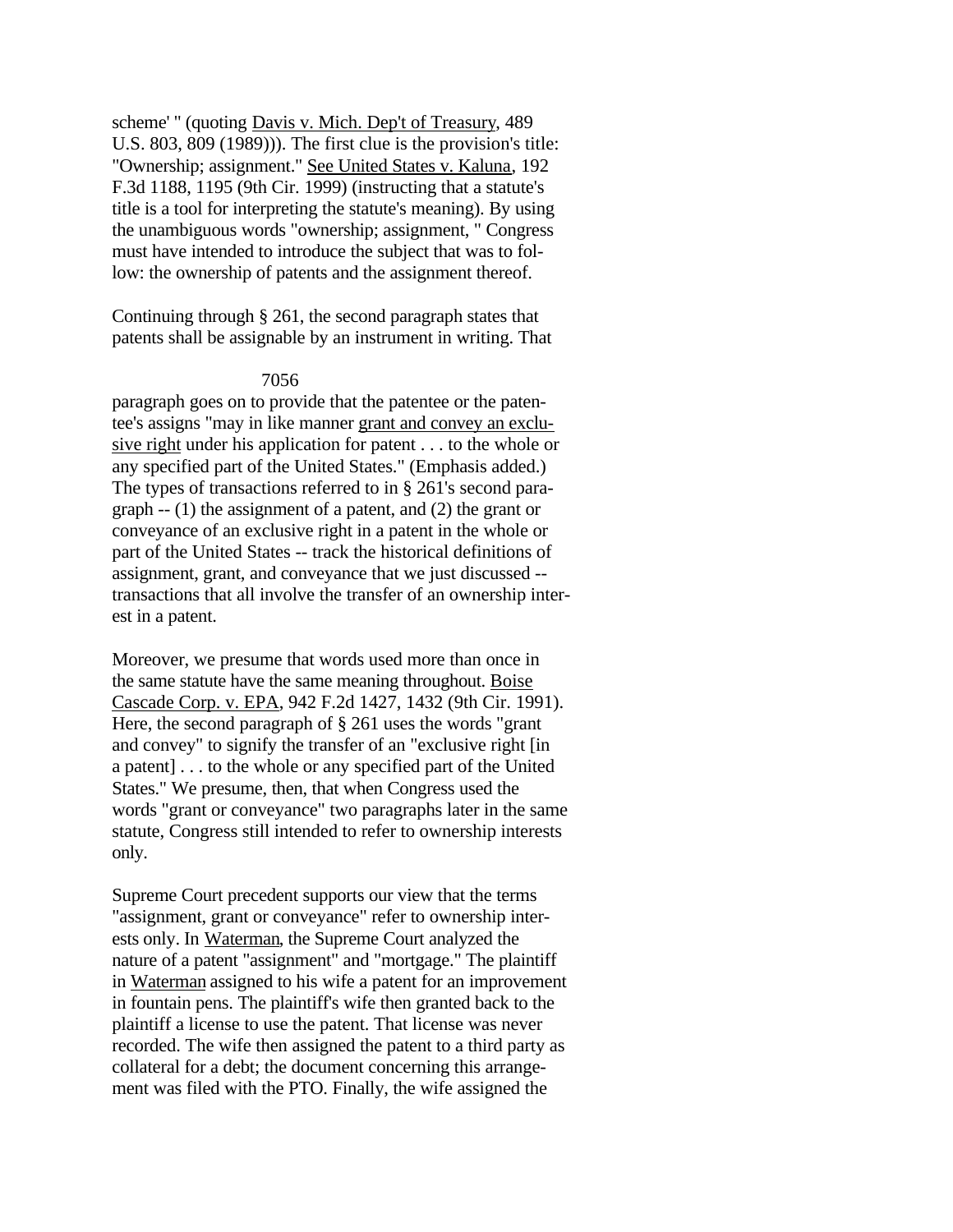patent back to the plaintiff. The question for the Court was whether the plaintiff had standing to bring an action for infringement of the patent. The Court held that only the third party had standing. 138 U.S. at 261.

### 7057

In resolving the matter, the Court noted that a patent's owner may convey, assign, or grant one of three interests:

> [1] the whole patent, comprising the exclusive right to make, use and vend the invention throughout the United States; or [2] an undivided part or share of that exclusive right; or [3] the exclusive right under the patent within and throughout a specified part of the United States. A transfer of either of these three kinds of interests is an assignment, properly speaking, and vests in the assignee a title in so much of the patent itself, with a right to sue infringers. . . . Any assignment or transfer, short of one of these, is a mere license, giving the licensee no title in the patent, and no right to sue at law in his own name for an infringement.

Id. at 255 (emphasis added) (citation omitted). Whether a particular conveyance qualifies as an assignment or a license "does not depend upon the name by which it calls itself, but upon the legal effect of its provisions," id. at 256; that is, whether title is passed depends on the rights that were transferred by the contracting parties. Only the holder of an ownership interest in the patent had standing to sue.

Waterman contains no explicit holding that 35 U.S.C. § 261 applies only to a secured transaction that effects a transfer of ownership, but it does imply as much. The Court in Waterman expressly differentiated between three kinds of transfers of ownership interests -- all of which it labeled as versions of "assignments" -- and everything else, which it referred to as "mere licenses." The Court did not discuss"grants" or "conveyances" separately, but (1) as a matter of logic, they must fall into one of the two overarching and mutually exclusive categories that the Court created: assignments (ownership interests) or licenses (less than ownership interests); and (2) the kinds of transfers of ownership interests discussed by the Court (and labeled "assignments") correspond neatly to the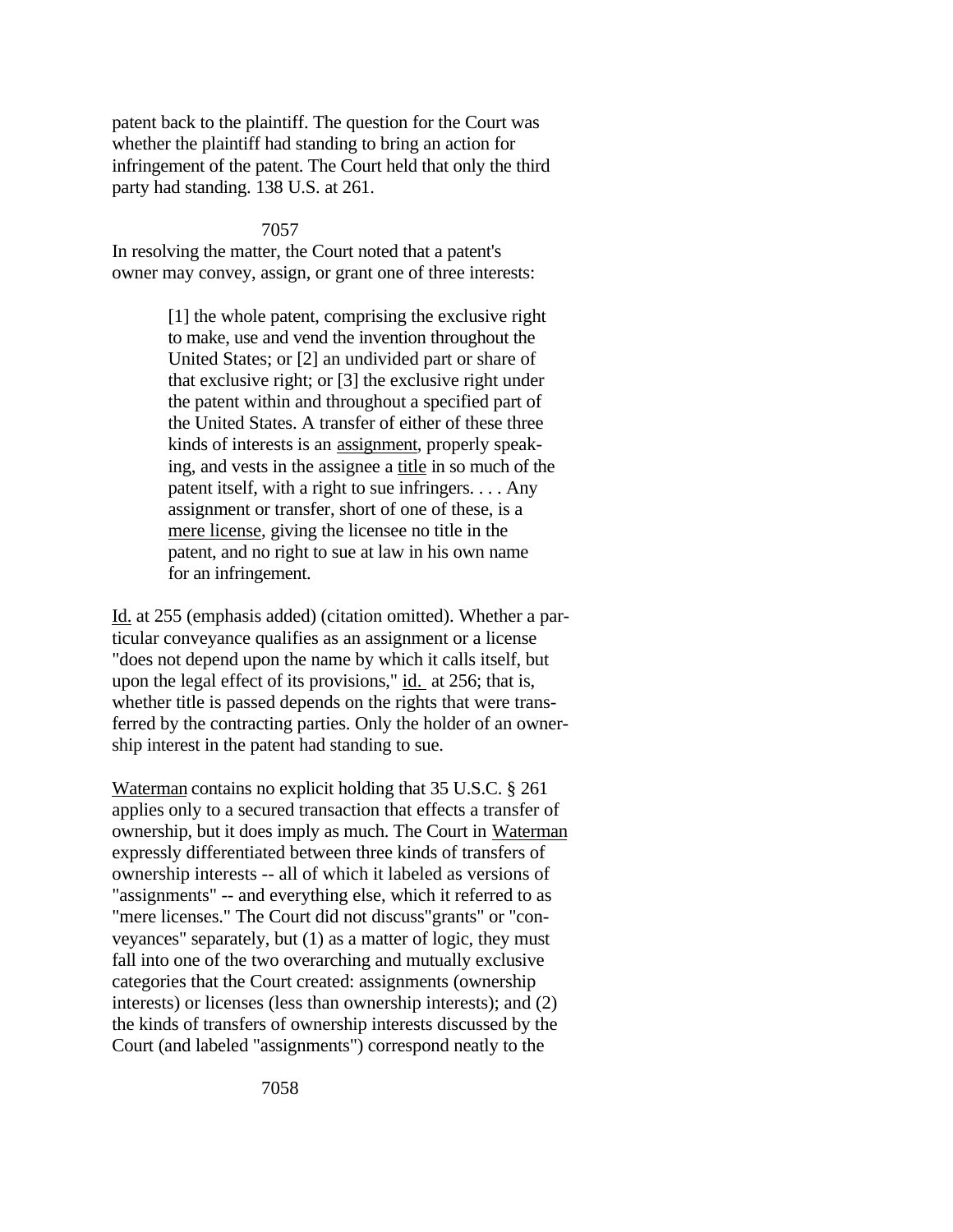historical definitions of the transactions delineated in the statute. See Hillman at 2-19 to 2-20 (observing that the Patent Act "distinguishes `assignments' of patents (of which `grants' and `conveyances' are specific types) from all other transfers (which are called `licenses')"). It is clear, then, that the transactions that the Court referred to as effecting a transfer of ownership are the same transactions that Congress referred to as an "assignment, grant or conveyance."

The Court's decision in Littlefield compels a similar conclusion. In Littlefield, a patent holder (the defendant) "granted" rights in a patent to a third party (the plaintiff), but did so through two separate contracts. The Court described the first contract as an "absolute conveyance" of the patent from the defendant to the plaintiff. In the second contract, the parties reserved some of the rights in the patent to the defendant. 88 U.S. at 219-20. The plaintiff recorded the first agreement but not the second, and eventually he sued the defendant for infringement. The defendant argued that the plaintiff could not sue him for infringement because the plaintiff held only a license. The Supreme Court disagreed.

In evaluating the claim, the Court examined the two agreements at issue. The Court noted that, in determining which party had an assignment and which had a license, it was an "important fact . . . that only one of the parts is recorded. . . . The record[ing] of the [first contract] alone . . . furnishes the strongest evidence of the intention of the parties to give effect to the two instruments as an assignment" to the plaintiff. Id. at 221. Therefore, under the "absolute conveyance," the plaintiff held an assignment, while the unrecorded agreement gave the defendant a "mere license."

In summary, the statute's text, context, and structure, when read in the light of Supreme Court precedent, compel the conclusion that a security interest in a patent that does not involve a transfer of the rights of ownership is a"mere license" and is not an "assignment, grant or conveyance"

#### 7059

within the meaning of 35 U.S.C. § 261. And because § 261 provides that only an "assignment, grant or conveyance shall be void" as against subsequent purchasers and mortgagees, only transfers of ownership interests need to be recorded with the PTO. See Moraine Prods. v. ICI Am., Inc., 538 F.2d 134, 143 (7th Cir. 1976) (" `Patent licenses are not governed by the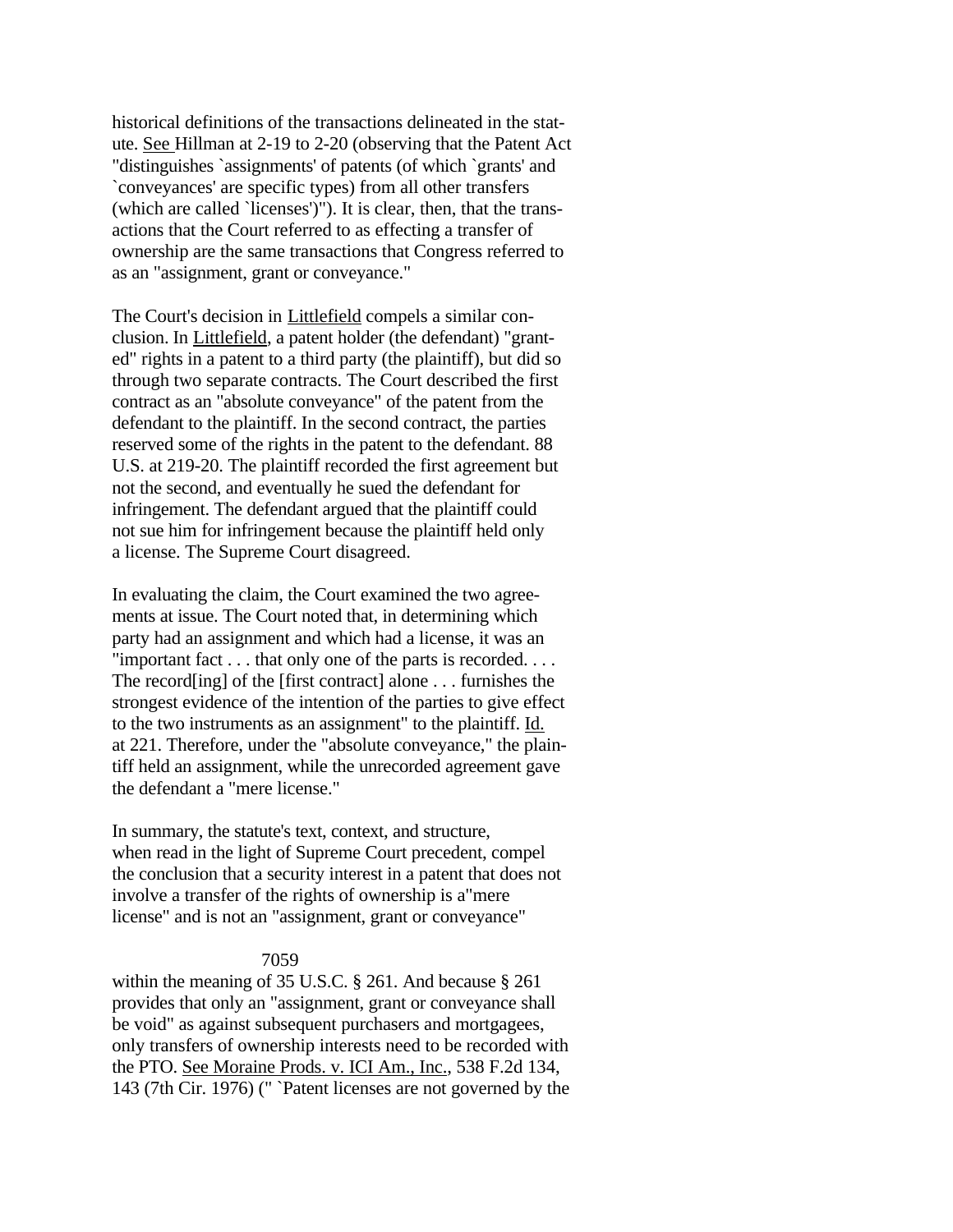Patent Act, Section 261 being inapplicable to licensees.' " (quoting P. Rosenberg, Patent Law Fundamentals 264 (1975))); Keystone Type Foundry v. Fastpress Co. , 272 F. 242, 245 (2d Cir. 1921) ("[I]t had long passed into the textbooks that . . . an assignee acquired title subject to prior licenses of which the assignee must inform himself as best he can, and at his own risk."); Jones v. Berger , 58 F. 1006, 1007 (C.C.D. Md. 1893) ("There would seem to be no doubt that a license to use a patent not exclusive of others need not be recorded . . . . A subsequent assignee takes title to the patent subject to such licenses, of which he must inform himself as best he can at his own risk." (citations omitted)); Sanofi, S.A. v. Med-Tech Veterinarian Prods., Inc., 565 F. Supp. 931, 939 (D.N.J. 1983) (holding that "there is no obligation to record a license" with the PTO); 2 Robinson § 817, at 602 ("A license is not such a conveyance of an interest in the patented invention as to affect its ownership, and hence is not required to be recorded.").

In the present case, the parties do not dispute that the transaction that gave Petitioners their interest in the patent did not involve a transfer of an ownership interest in the patent. Petitioners held a "mere license," which did not have to be recorded with the PTO.

## b. The Phrase "Subsequent Purchaser or Mortgagee" does not Include Subsequent Lien Creditors.

The Trustee's argument fails not only because a security interest that does not transfer ownership is not an"assignment, grant or conveyance," but also because he is not a subsequent "purchaser or mortgagee." Congress intended for

## 7060

parties to record their ownership interests in a patent so as to provide constructive notice only to subsequent holders of an ownership interest. Again, we derive our conclusion from the historical definitions of the words, from the context and structure of § 261, and from Supreme Court precedent.

The historical meaning of "purchaser or mortgagee " proves that Congress intended for the recording provision to give constructive notice only to subsequent holders of an ownership interest. For the sake of convenience, we begin with the definition of "mortgagee."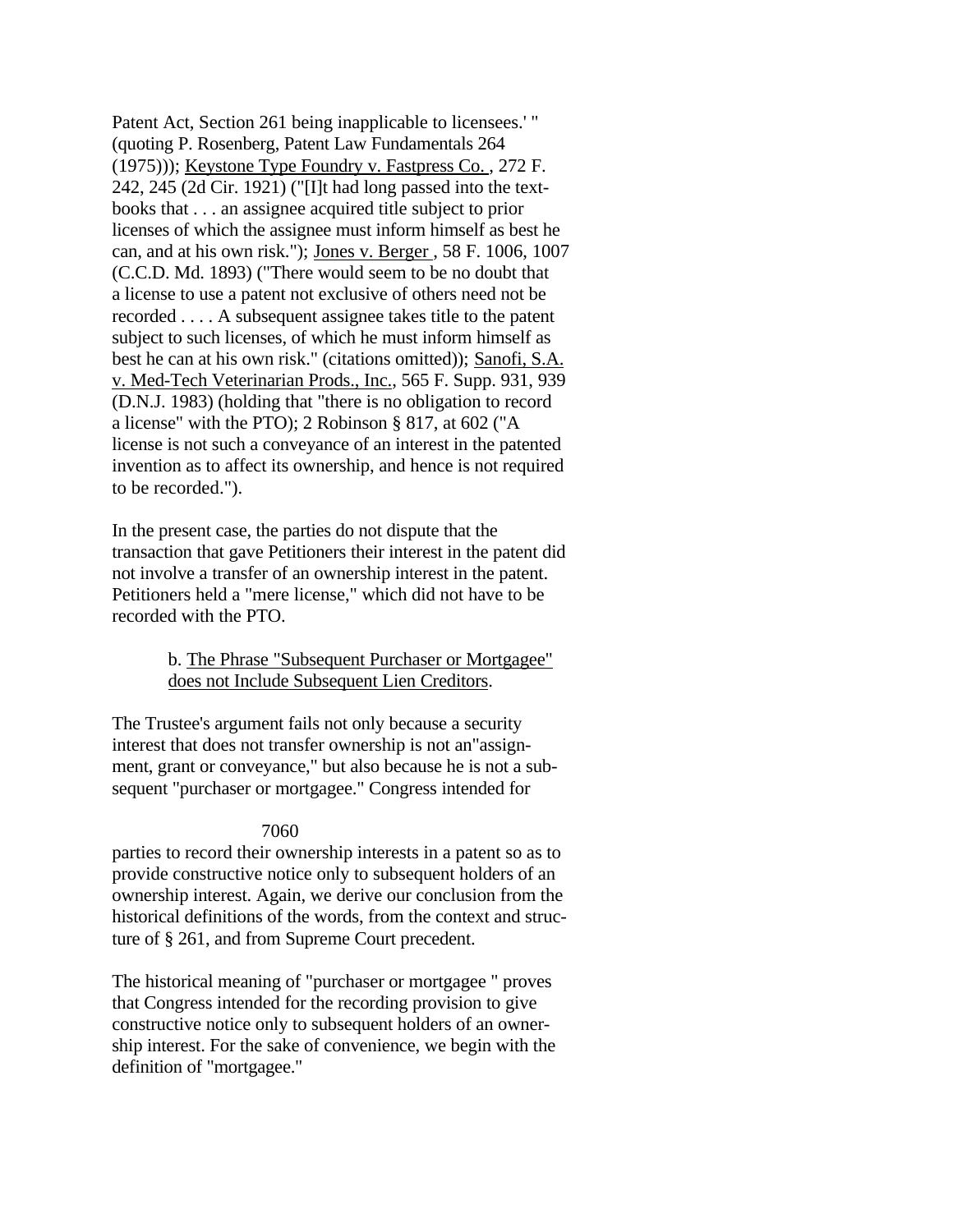Historically, a "mortgagee" was someone who obtained title to property used to secure a debt. See James Schouler, Personal Property § 416, at 622 (5th ed. 1918) (noting that "[m]ortgages of chattels, then, are to be distinguished at common law from liens and pledges in this sort of out-and-out transfer of the title conditionally which is carried by the original transaction"). A "mortgage" must be differentiated from a "pledge," a term that is absent from the Patent Act. Professor Gilmore, in his treatise, Security Interests in Personal Property § 1.1, at 8, notes that the historical distinction between a pledge and a mortgage was that "the mortgagee got title or an estate whereas the pledgee got merely possession with a right to foreclose on default." Similarly, Judge Learned Hand wrote, in 1922, that it "is everywhere agreed that the significant distinction between a pledge and a mortgage is that in the first the creditor gets no title, . . . while in the second he does." Ex parte Crombie & La Mothe, Inc. (In re German Publ'n Soc'y), 289 F. 509, 509 (S.D.N.Y. 1922); see also Leonard A. Jones, A Treatise on the Law of Collateral Securities and Pledges § 2, at 4 (Edward M. White rev., 3d ed. 1912) (defining a "pledge" as "something more than a mere lien and something less than a mortgage"), cited in Black's Law Dictionary 1175 (7th ed. 1999).

That the Patent Act refers to securing a patent through a "mortgage" but not through a "pledge" is significant, for both

#### 7061

were common methods of using a patent as collateral. See Schouler § 395, at 589 (noting that patent rights "are constantly interchanged in our business community for the purpose of pledge"); cf. Gilmore § 1.2, at 9-10 ("If it ever was true that only tangible chattels could be pledged, it is well over a century since that proposition had any vitality."). Generally, the inclusion of certain terms in a statute implies the exclusion of others. United States v. Kakatin , 214 F.3d 1049, 1051 (9th Cir. 2000). It seems then, that by using the term "mortgagee," but not "lien" or "pledge," Congress intended in 1870 for the Patent Act's recording provision to protect only those who obtained title to a patent.

The term "purchaser" does not detract from this conclusion. Section 261 instructs that an unrecorded "assignment, grant or conveyance" shall be void as against a subsequent"purchaser . . . for a valuable consideration, without notice. " The historical definition of a "purchaser for value and without notice"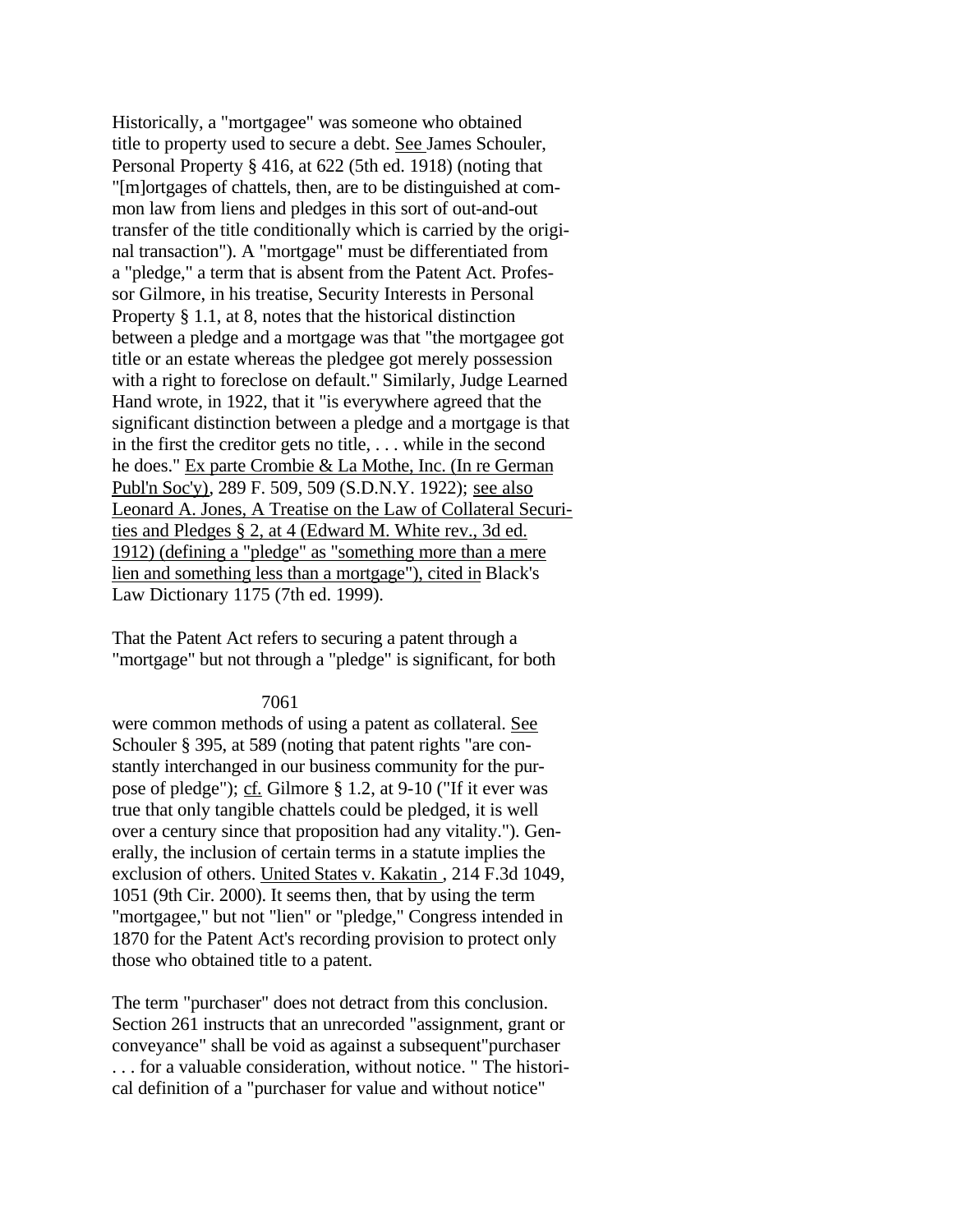was a "bona fide purchaser. A purchaser .. . who takes a conveyance purporting to pass the entire title, legal and equitable," who pays value and does not have notice of the rights of others to the property. Bouvier's Law Dictionary 1005 (Baldwin's Century ed. 1926). The Supreme Court seems to have accepted this definition as well. See Littlefield, 88 U.S. at 221 (noting that "[b]ona fide purchasers look to [the Patent Act's recording provision] for their protection").

Congress, by stating that certain transactions shall be void as against a subsequent "purchaser or mortgagee " intended for the words to be read together: A "purchaser" is one who buys an ownership interest in the patent, while a "mortgagee" is one who obtains an ownership interest in a patent as collateral for a debt.

Our previous comments about the context and structure of § 261 support our conclusion that Congress intended to protect only subsequent holders of an ownership interest. As noted, the title of § 261 is "Ownership; assignment," which

#### 7062

suggests that the recording provision is concerned only with ownership interests.

Similarly, the second paragraph delineates the types of transactions that  $\S 261$  covers  $- (1)$  the assignment of a patent, and (2) the grant or conveyance of an exclusive right in the patent to the whole or any specified part of the United States -- each involving the transfer of an ownership interest in a patent. It follows that, when Congress referred to a "subsequent purchaser or mortgagee," it was simply describing the future recipients of those transactions. In one case the recipient bought the interest (purchaser), while in the other the recipient loaned money and received the interest as collateral (mortgagee). In either case, an ownership interest was transferred.

Precedent confirms our reading of the statute. The Supreme Court has endorsed the view that Congress intended to provide constructive notice only to subsequent recipients of an ownership interest in a patent. In Waterman, the Court observed, as we do, that the Patent Act refers to a"mortgage" but not to a "pledge." The Court noted that, when a party has the status of a mortgagee,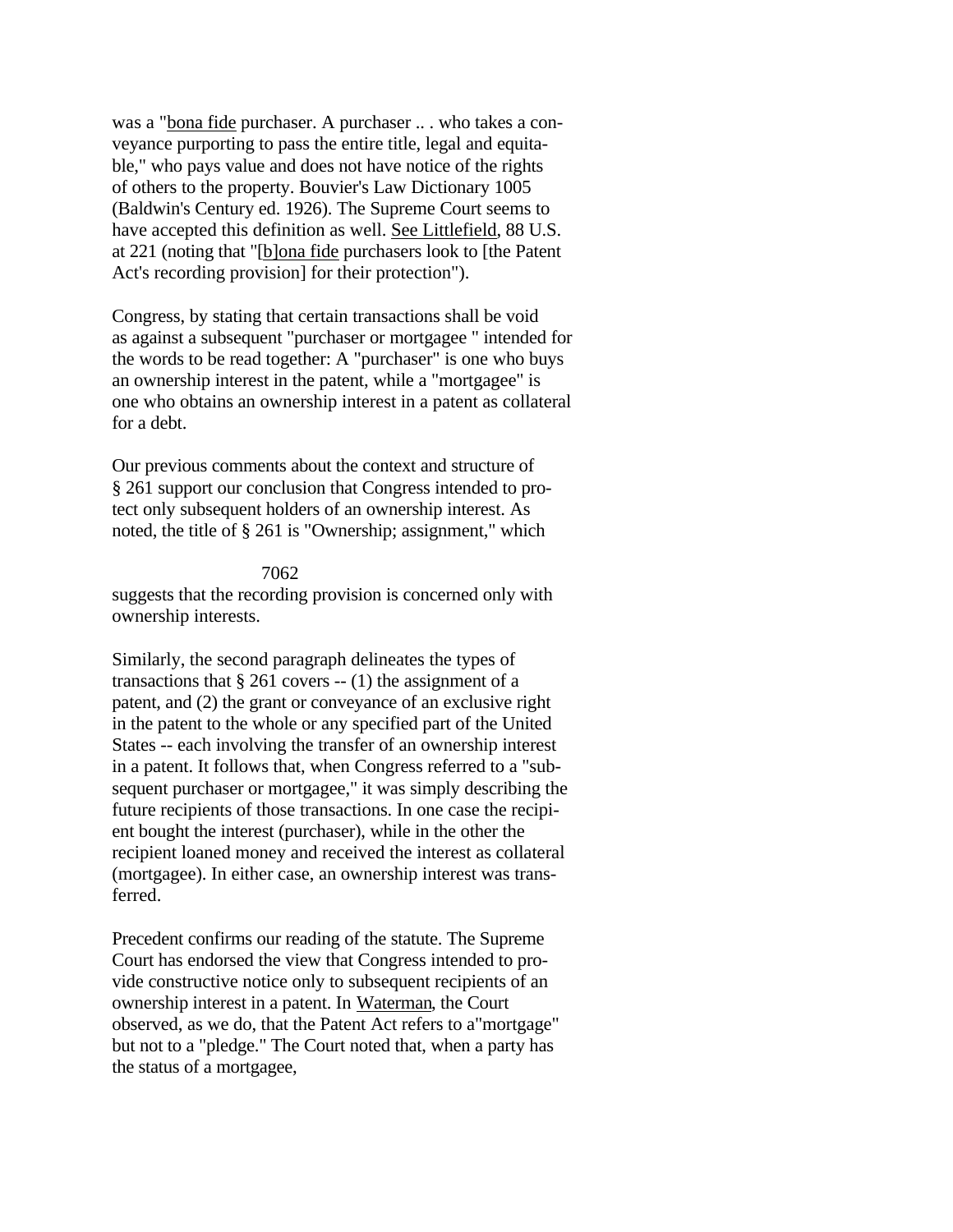it is not merely the possession or a special property that passes; but, both at law and in equity, the whole title is transferred to the mortgagee, as security for the debt, subject only to be defeated by performance of the condition . . . and the right of possession, when there is no express stipulation to the contrary, goes with the right of property.

138 U.S. at 258 (emphasis added). Moreover, with title or possession of the property came certain rights in the mortgagee. Id. at 258-59. But a patent right"is incorporeal property, not susceptible of actual delivery or possession." Id. at 260. Therefore, when "it is provided by statute that a mortgage of personal property shall not be valid against third per-

#### 7063

sons, unless the mortgage is recorded, a recording of the mortgage is a substitute for, and . . . equivalent to, a delivery of possession, and makes the title and the possession of the mortgagee good against all the world." Id. at 260 (emphasis added).

The Court then observed that, once a mortgagee has recorded the transaction, that party is "entitled to grant licenses, to receive license fees and royalties, and to have an account of profits or an award of damages against infringers." Id. Because the Court had already noted that only the holder of an ownership interest in a patent could sue for damages against infringers, it is clear that the Court read the term "mortgagee" to refer to a party who held an ownership interest in the patent.

In summary, the historical definitions of the terms"purchaser or mortgagee," taken in context and read in the light of Supreme Court precedent, establish that Congress was concerned only with providing constructive notice to subsequent parties who take an ownership interest in the patent in question. See In re Transp. Design & Tech., Inc., 48 B.R. 635, 639-40 (S.D. Cal. 1985) (interpreting Waterman as holding that the Patent Act is concerned only with transactions that transfer title); City Bank & Trust Co. v. Otto Fabric, Inc., 83 B.R. 780, 782-83 (D. Kan. 1988) (same).

The Trustee is not a subsequent"mortgagee," as that term is used in 35 U.S.C. § 261, because the holder of a patent mortgage holds title to the patent itself. Waterman, 138 U.S.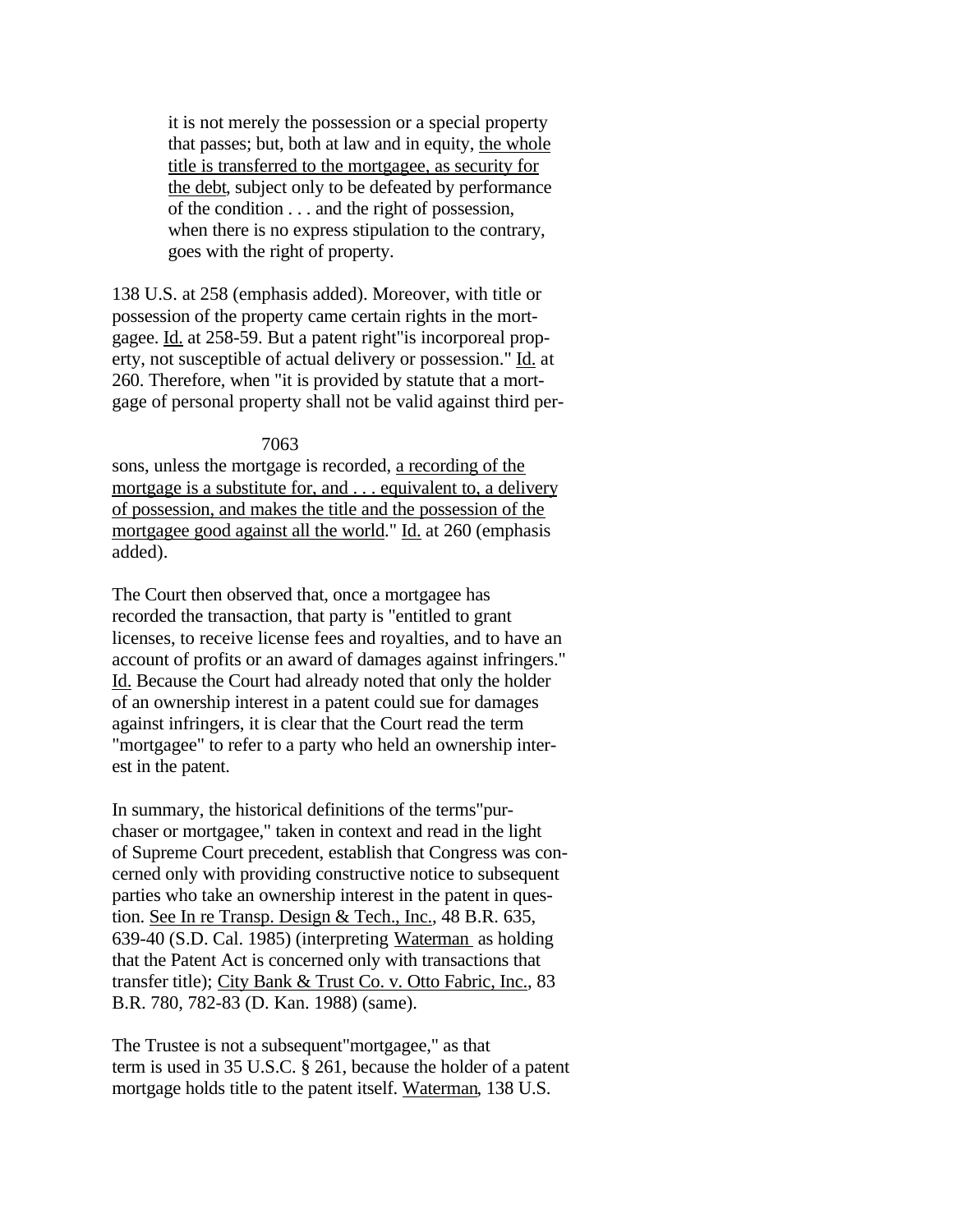at 258. Instead, the Trustee is a hypothetical lien creditor.**7** The Patent Act does not require parties to record documents in order to provide constructive notice to subsequent lien creditors who do not hold title to the patent.

**7** The Trustee did not argue below that he is a subsequent "purchaser," so we need not consider that question.

\_\_\_\_\_\_\_\_\_\_\_\_\_\_\_\_\_\_\_\_\_\_\_\_\_\_\_\_\_\_\_\_\_\_\_\_\_\_\_\_\_\_\_\_\_\_\_\_\_\_\_\_\_\_\_\_\_\_\_\_\_\_\_\_\_

## 7064 3. Public Policies that Underlie Recording Provisions Cannot Override the Text of the Patent Act.

The Trustee argues that requiring lien creditors to record their interests with the PTO is in line with the general policy behind recording statutes. It may be, as the Trustee argues, that a national system of filing security interests is more efficient and effective than a state-by-state system. However, there is no statutory hook upon which to hang the Trustee's policy arguments. Moreover, we are not concerned with the policy behind recording statutes generally but, rather, with the policy behind 35 U.S.C. § 261 specifically.

Title 35 U.S.C. § 261, as we have demonstrated and as its label suggests, is concerned with patent ownership. In that provision Congress gave patent holders the right to transfer their ownership interests, but only in specific ways. The congressional policy behind that decision was to protect the patent holder and the public for, as the Supreme Court put it,

> it was obviously not the intention of the legislature to permit several monopolies to be made out of one, and divided among different persons within the same limits. Such a division would inevitably lead to fraudulent impositions upon persons who desired to purchase the use of the improvement, and would subject a party who, under a mistake as to his rights, used the invention without authority, to be harassed by a multiplicity of suits instead of one, and to successive recoveries of damages by different persons holding different portions of the patent right in the same place.

Gayler v. Wilder, 51 U.S. (10 How.) 501, 519-20 (1850); see also Hillman at 2-19 (noting that patent law"adheres to strict concepts of title, in order to protect the ownership of new inventions"). The recording provision, if read to include own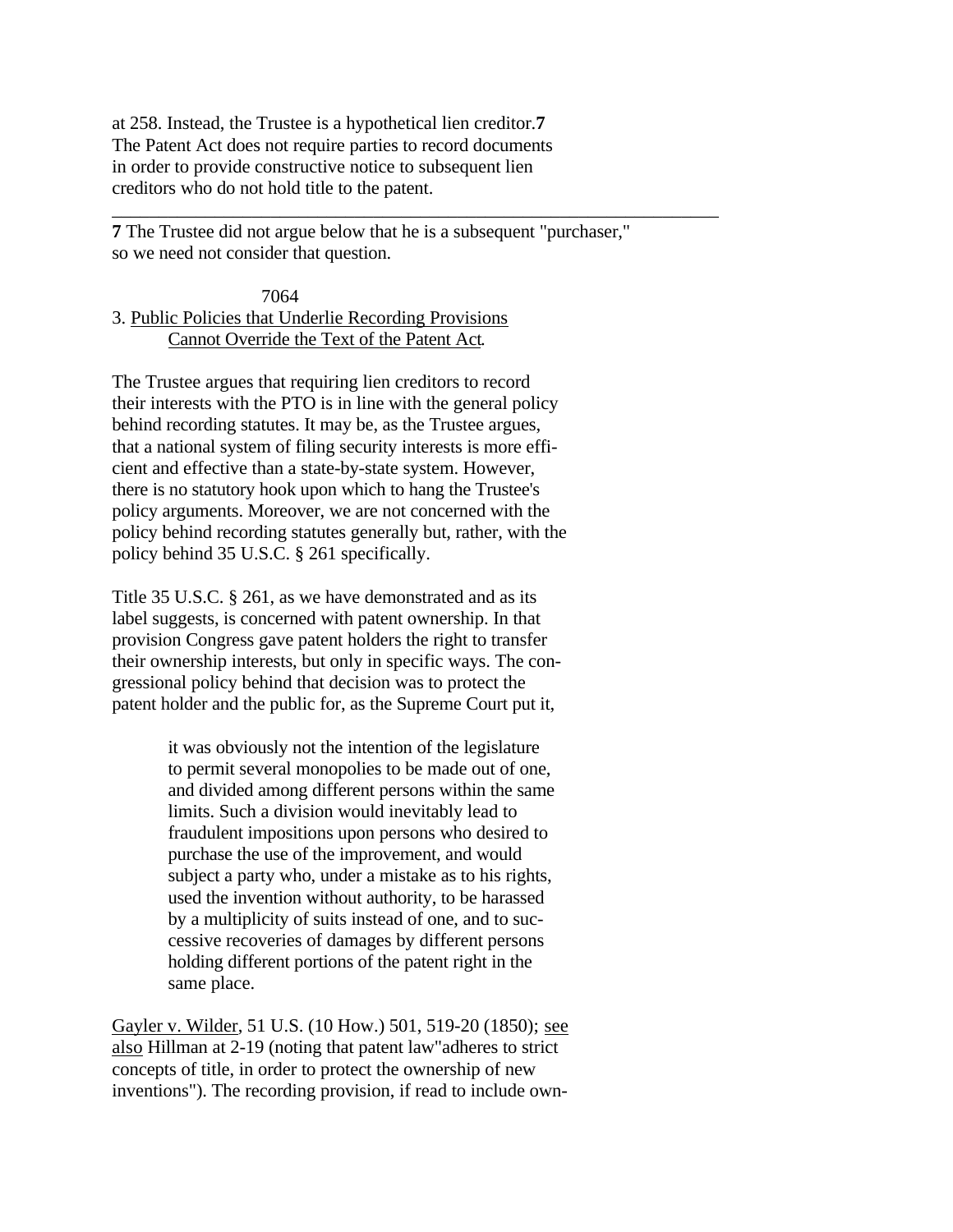ership interests only, is perfectly aligned with that policy. By

7065

contrast, a security interest in a patent does not make "several monopolies . . . out of one, . . . divided among different persons within the same limits." Gayler, 51 U.S. at 519.

We must interpret § 261 in the light of the purposes that Congress was seeking to serve. United States v. Smith, 683 F.2d 1236, 1240 (9th Cir. 1982). Congress simply was not concerned with nonownership interests in patents, and this limitation was well understood at the time. As explained in a venerable treatise on the law of patents:

> A license is not such a conveyance of an interest in the patented invention as to affect its ownership, and hence is not required to be recorded . . . . The value of the patented invention to the vendee may be impaired by such outstanding licenses, but of this he must inform himself at his own risk as best he may. The record of a license, not being legally required, is not constructive notice to any person for any purpose.

2 Robinson § 817, at 602-03 (footnotes omitted).

The Patent Act was written long before the advent of the "unitary" Article 9 security interest. But we must interpret 35 U.S.C. § 261 as Congress wrote it. The Constitution entrusts to Congress, not to the courts, the role of ensuring that statutes keep up with changes in financing practices. It is notable that Congress has revised the Patent Act numerous times since its enactment, most recently in 1999, see Pub. L. 106-113, but it has not updated the Act's recording provision. We decline the Trustee's invitation to do so in Congress' place.

### 4. Cases Interpreting the Copyright Act do not Control.

The Trustee's final argument is that this court should follow Peregrine, in which a bankruptcy court held that the Copyright Act preempts state methods of perfecting security

### 7066

interests in copyrights. The court in Peregrine observed that the "federal copyright laws ensure predictability and certainty of copyright ownership, promote national uniformity and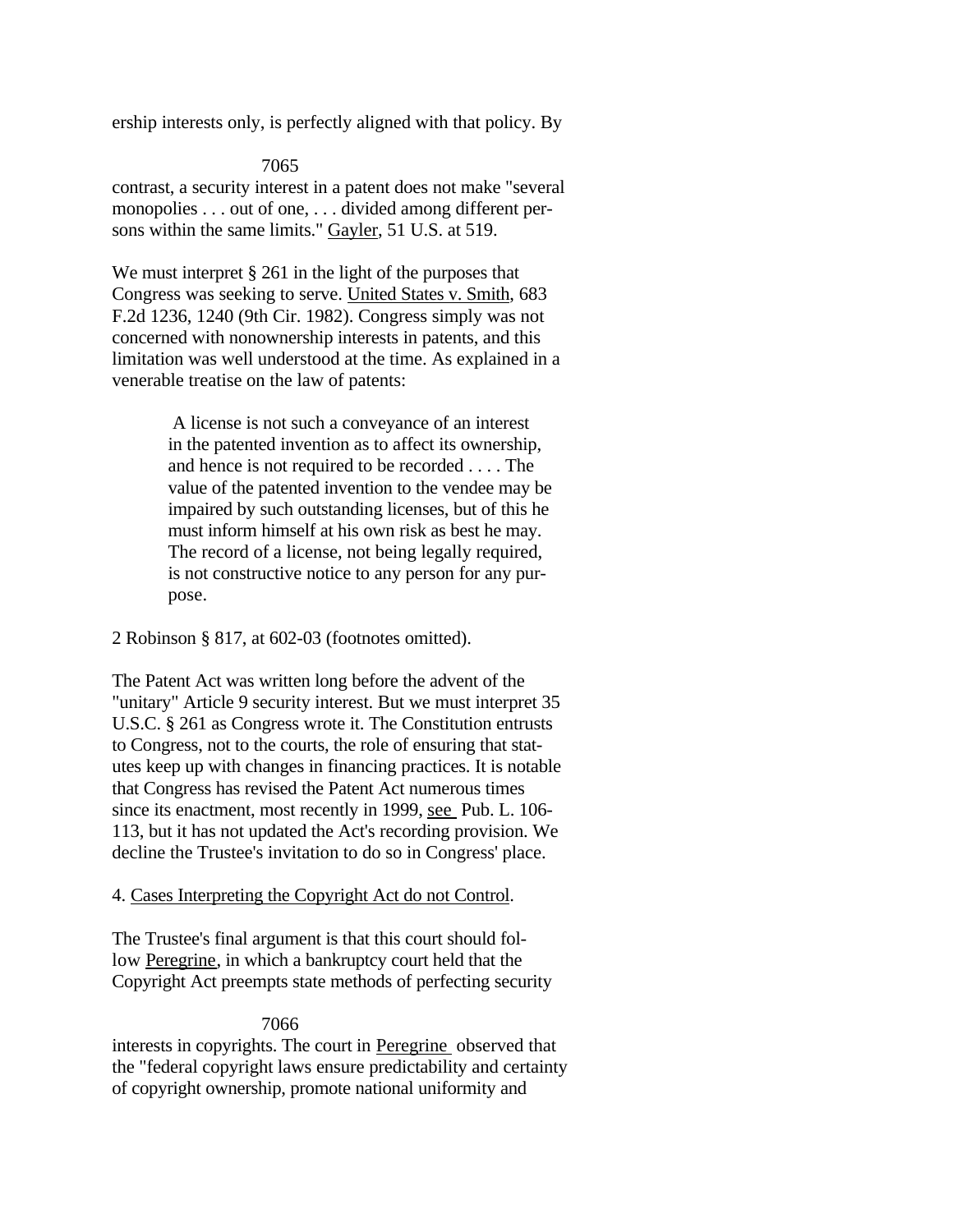avoid the practical difficulties of determining and enforcing an author's rights under the differing laws and in the separate courts of the various States." 116 B.R. at 199 (internal quotation marks omitted). The court reasoned that allowing state methods to stand would conflict with those goals. Id. But see 4 White & Summers § 30-12, at 86 (referring to Peregrine as "misguided").

Of course, Peregrine is not binding on this court although, in the present case, we have no occasion to pass on its correctness as an interpretation of the Copyright Act. We note, however, that the Copyright Act, by its terms, governs security interests. The Copyright Act governs any "transfer" of ownership, which is defined by statute to include any"hypothecation." 17 U.S.C. §§ 101, 201(d)(1). A"hypothecation" is the "pledging of something as security without delivery of title or possession." Black's Law Dictionary 747 (7th ed. 1999); see also Douglas J. Whaley, Problems and Materials on Secured Transactions 10 n.3 (4th ed. 1997) (noting that a"pledge is sometimes called a hypothecation").

By contrast, the Patent Act does not refer to a"hypothecation" and, as we have demonstrated, does not refer to security interests at all. The fact that one federal intellectual property statute with a recording provision expressly refers to security interests (the Copyright Act), while another does not (the Patent Act), is more evidence that security interests are outside the scope of 35 U.S.C. § 261. See S. Cal. Bank v. Zimmerman (In re Hilde), 120 F.3d 950, 955 (9th Cir. 1997) (noting that, when " `a statute omits a specific matter from its coverage, the inclusion of such a matter in another statute on a related subject demonstrates an intent to omit the matter from the coverage of the statute in which it is not mentioned' ") (quoting Cal. Coastal Comm'n v. Quanta Inv. Corp., 113 Cal. App. 3d 579, 599 (1980)).

## 7067 5. PTO Regulations Require Only the Recording of Documents that Transfer Ownership in a Patent.

It is worthy of mention that the applicable PTO regulations parallel our interpretation of 35 U.S.C. § 261. Title 37 C.F.R. § 3.11(a) provides that "assignments" must be recorded in the PTO. That regulation also states that "[o]ther documents affecting title to applications, patents, or registrations, will be recorded at the discretion of the Commissioner" of Patents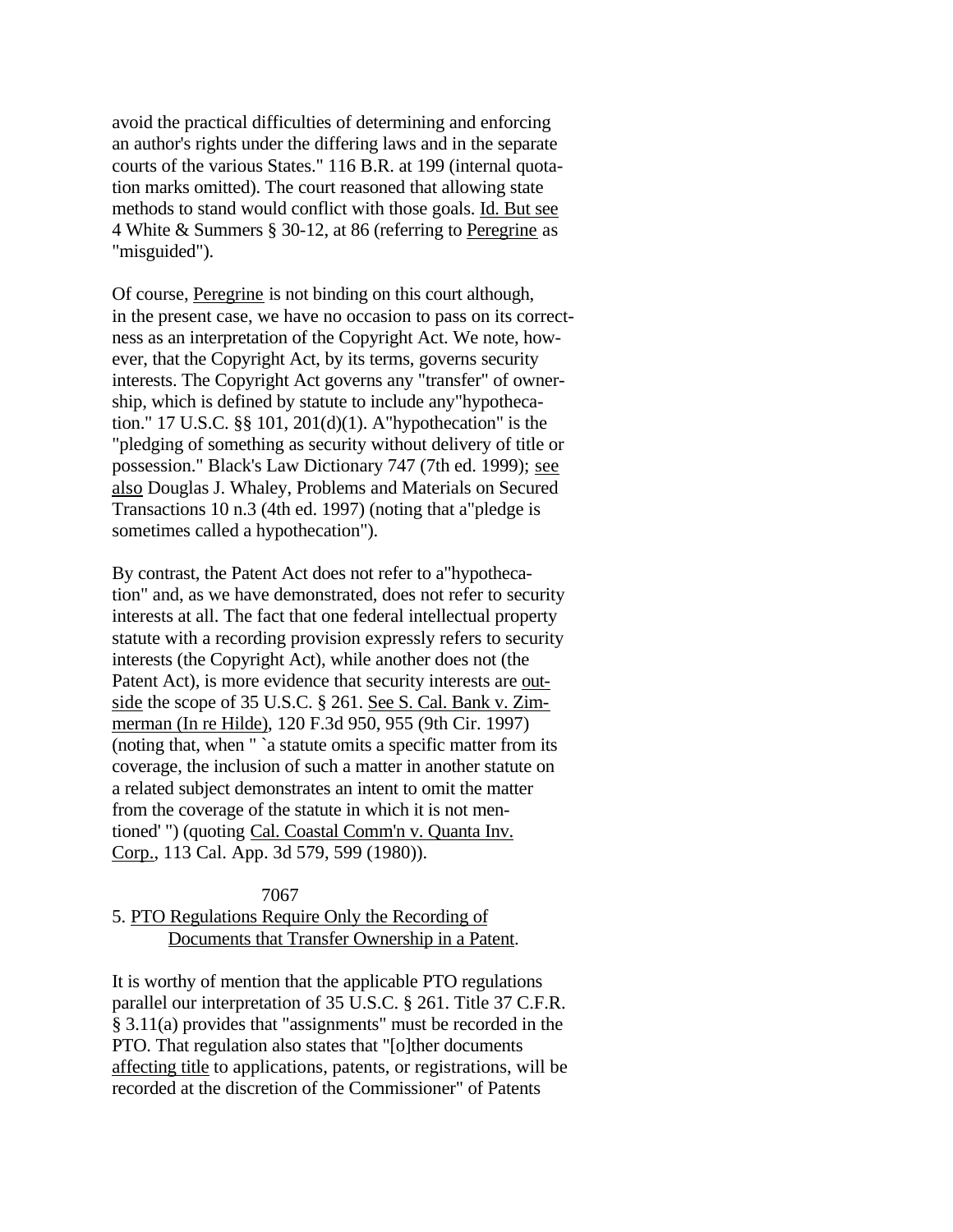and Trademarks. (Emphasis added.) Section 313 of the Manual of Patent Examining Procedure (7th ed. 1998) explains that "[o]ther documents" that may be filed include "agreements which convey a security interest. Such documents are recorded in the public interest in order to give third parties notification of equitable interests . . . ."

Title 37 C.F.R. § 3.11 is illuminating because it shows that the PTO does not consider security interests to be"assignments, grants or conveyances." Under 35 U.S.C.§ 261, certain conveyances -- those that transfer an ownership interest -- must be recorded to be effective as against a subsequent purchaser or mortgagee. If security interests were "assignments, grants or conveyances," then they would have to be filed to provide constructive notice to a subsequent purchaser or mortgagee, consistent with the Patent Act. As a matter of law and logic, the Commissioner would not have the"discretion" to reject federal filing.**8**

The PTO consistently has interpreted 35 U.S.C. § 261 in this way. An earlier version of the regulation, 37 C.F.R. § 1.331, which was originally enacted in 1959, allowed for the federal filing of "[o]ther instruments affecting title to a patent . . . even though the recording thereof may not serve as constructive notice under 35 U.S.C. 261." 37 C.F.R. § 1.331(a) (emphasis added). Similarly, 37 C.F.R. § 7, also

**8** No party challenges the validity of the PTO's regulations, and we express no opinion on that subject.

\_\_\_\_\_\_\_\_\_\_\_\_\_\_\_\_\_\_\_\_\_\_\_\_\_\_\_\_\_\_\_\_\_\_\_\_\_\_\_\_\_\_\_\_\_\_\_\_\_\_\_\_\_\_\_\_\_\_\_\_\_\_\_\_\_

7068

originally enacted in 1959, distinguished between"assignments" and "licenses," much as Waterman had. "Assignment[ ]" meant any "instrument which conveys to the Government only the title to a patent." 37 C.F.R.§ 7.2 (removed and reserved Oct. 10, 1997). "Licenses " were any instruments other than assignments. 37 C.F.R. § 7.3 (removed and reserved Oct. 10, 1997).

We acknowledge that the issue in this case "is a pure question of statutory construction for the courts to decide" and that the PTO's interpretation is not entitled to any particular deference. INS v. Cardoza-Fonseca, 480 U.S. 421, 446 (1987); see also Chevron U.S.A., Inc. v. Natural Res. Def. Council, Inc., 467 U.S. 837, 843 n.9 (1984) (noting that the "judiciary is the final authority on issues of statutory construction"). Although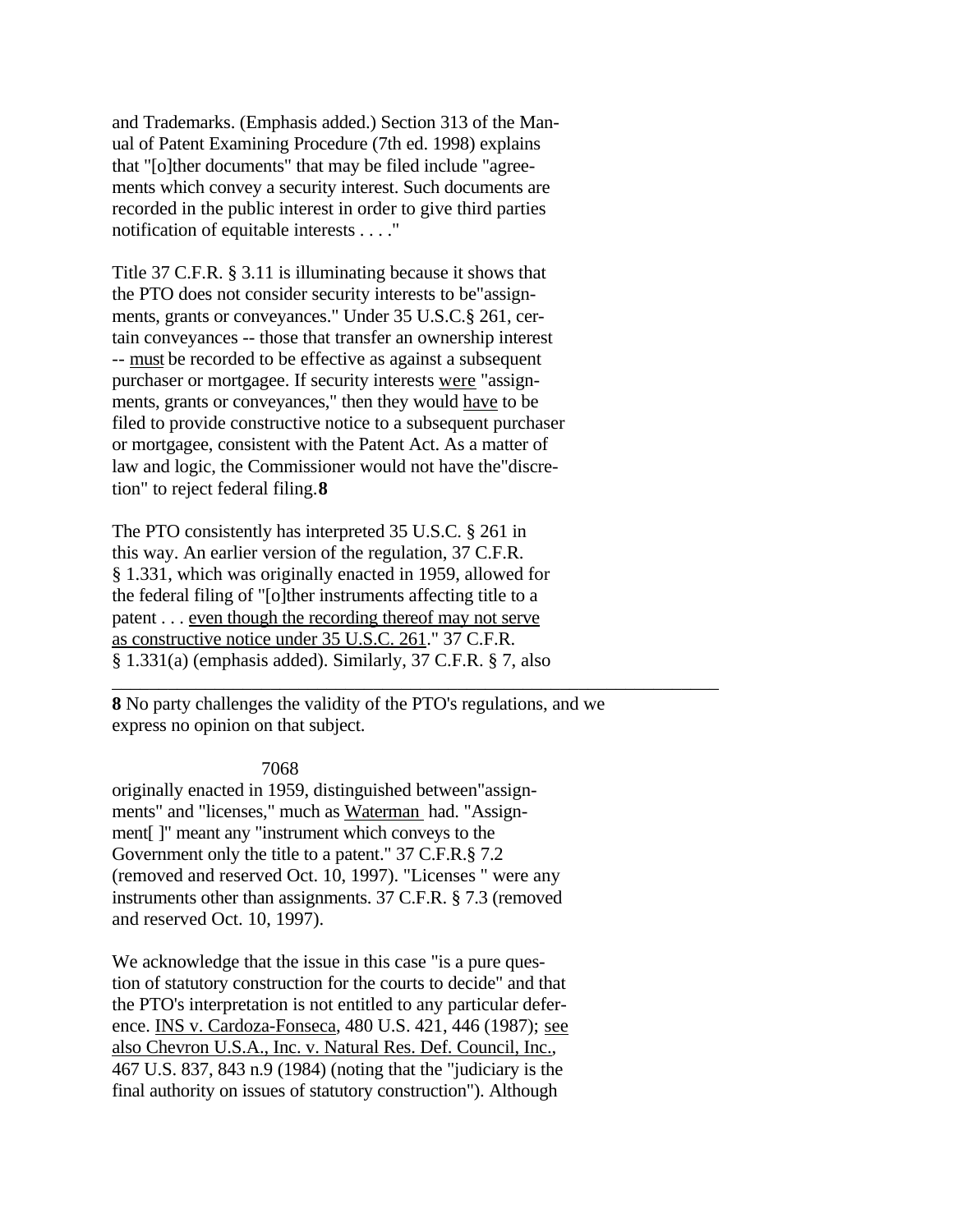the statute is ambiguous now, it seems not to have been in 1870. Moreover, we do not believe that 35 U.S.C.§ 261 contains within it a delegation of authority, either explicit or implicit, that would enable the PTO to broaden or narrow the reach of the Patent Act's recording provision. See id. at 844 (noting that deference is appropriate only when Congress has delegated the authority to an administrative agency to fill a statutory gap or interpret an ambiguous provision.)

However, when we must interpret an archaic statute, the historic practice of the agency that was created to help implement that statute can shed light on its meaning. Cf. Mesa Verde Constr. Co. v. N. Cal. Dist. Council of Laborers, 861 F.2d 1124, 1130 n.5 (9th Cir. 1988) (stating that"[w]e have long recognized that considerable weight should be accorded to an executive department's construction of a statutory scheme it is entrusted to administer"). Under 37 C.F.R. § 3.1l, Petitioners were not required to record with the PTO their security interest in order to perfect as to the Trustee.

## 6. There is no Conflict Between the Patent Act and Article 9 in this Case.

Because the Patent Act does not cover security interests or lien creditors at all, there is no conflict between 35 U.S.C.

## 7069

§ 261 and Article 9. Petitioners did not have to file with the PTO to perfect their security interest as to a subsequent lien creditor.

## B. Article 9's Step-Back Provision

The Trustee's second major argument is that Article 9 itself requires that a creditor file notice of a secured transaction with the PTO in order to perfect a security interest. California Commercial Code  $\S 9302(3)(a)$  states that the filing of a financing statement pursuant to Article 9 "is not necessary or effective to perfect a security interest in property subject to . . . [a] statute . . . which provides for a national or international registration . . . or which specifies a place of filing different from that specified in" Article 9. If§ 9302(3)(a) applies, then a party must utilize the federal registration system in order to perfect its security interest. Cal. Com. Code § 9302(4).**9**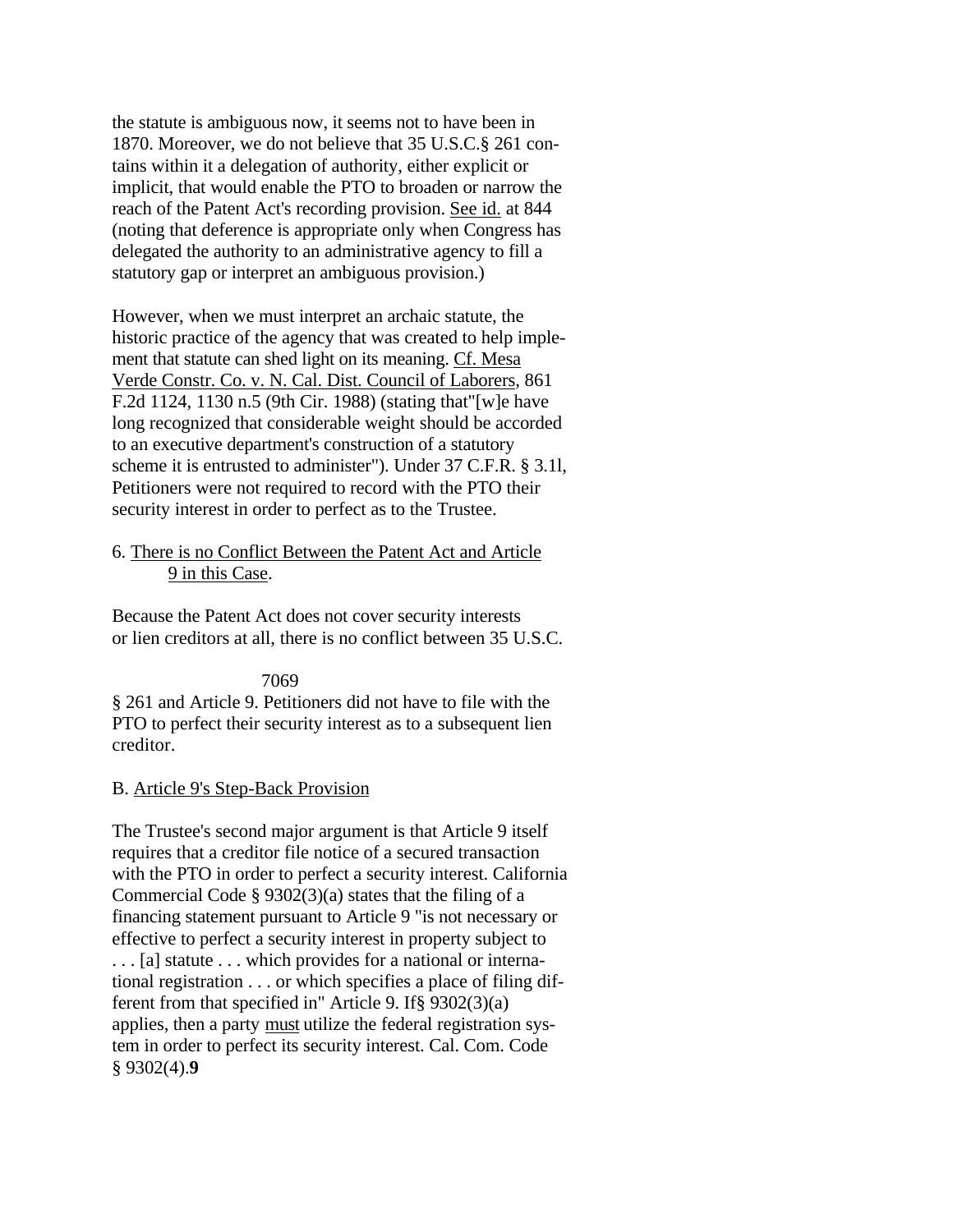The question, then, is whether the Patent Act is "[a] statute . . . which provides for a national or international registration . . . or which specifies a place of filing different from that specified in" Article 9. Cal. Com. Code§ 9302(3)(a). The Patent Act is clearly a statute that provides for a national registration. But that begs the more focused question: a national registration of what? Courts have tended to use the context of the statute to amplify the bare text and to answer the focused question: a national registration of security interests. For example, in Aerocon Engineering, Inc. v. Silicon Valley Bank (In re World Auxiliary Power Co.), 244 B.R. 149, 155 (N.D. Cal. 1999), the bankruptcy court observed that § 9302(3)(a), if read literally,

**9** Section 9302(3)(a) concerns only the "where to file" question; any issues left unresolved by the federal statute (e.g., priority), are resolved by looking to Article 9. See Cal. Com. Code§ 9104(a) (instructing that Article 9 does not apply "to the extent" that federal statutes govern the rights of parties to a secured transaction).

\_\_\_\_\_\_\_\_\_\_\_\_\_\_\_\_\_\_\_\_\_\_\_\_\_\_\_\_\_\_\_\_\_\_\_\_\_\_\_\_\_\_\_\_\_\_\_\_\_\_\_\_\_\_\_\_\_\_\_\_\_\_\_\_\_

### 7070

would be absurd. It would provide that, whenever a particular type of collateral may be registered nationally, regardless of whether the federal statute specifies a place for filing a security interest different than that provided by the UCC, filing a UCC-1 financing statement would be neither necessary nor effective to perfect a security interest in the collateral.

Courts have thus read  $\S 9302(3)(a)$  as providing that federal filing is necessary only when there is a statute that "provides for" a national registration of security interests. See, e.g., Trimarchi v. Together Dev. Corp., 255 B.R. 606, 610 (D. Mass. 2000) (holding that § 9302(3)(a) did not require the federal filing of a trademark because the Lanham Act does not provide for a national recording system of security interests). We agree with that interpretation.

Under that more restrictive definition, it is clear that the Patent Act is outside the scope of § 9302(3)(a). As we have explained, a transaction that grants a party a security interest in a patent but does not effect a transfer of title is not the type of "assignment, grant or conveyance" that is referred to in 35 U.S.C. § 261. The transaction in this case did not transfer an ownership interest. Therefore, § 9302(3)(a) did not require that Petitioners record their security interest with the PTO.